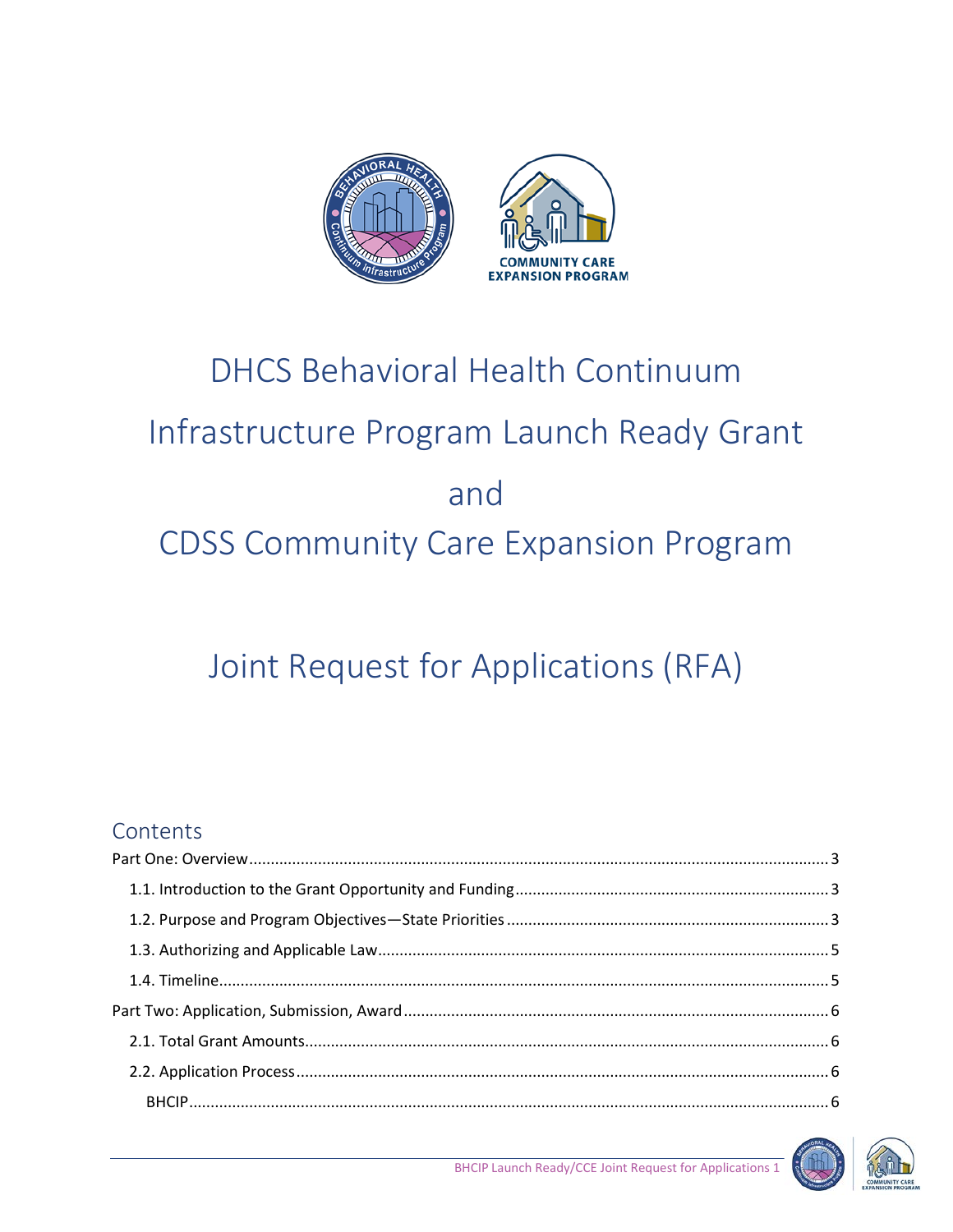

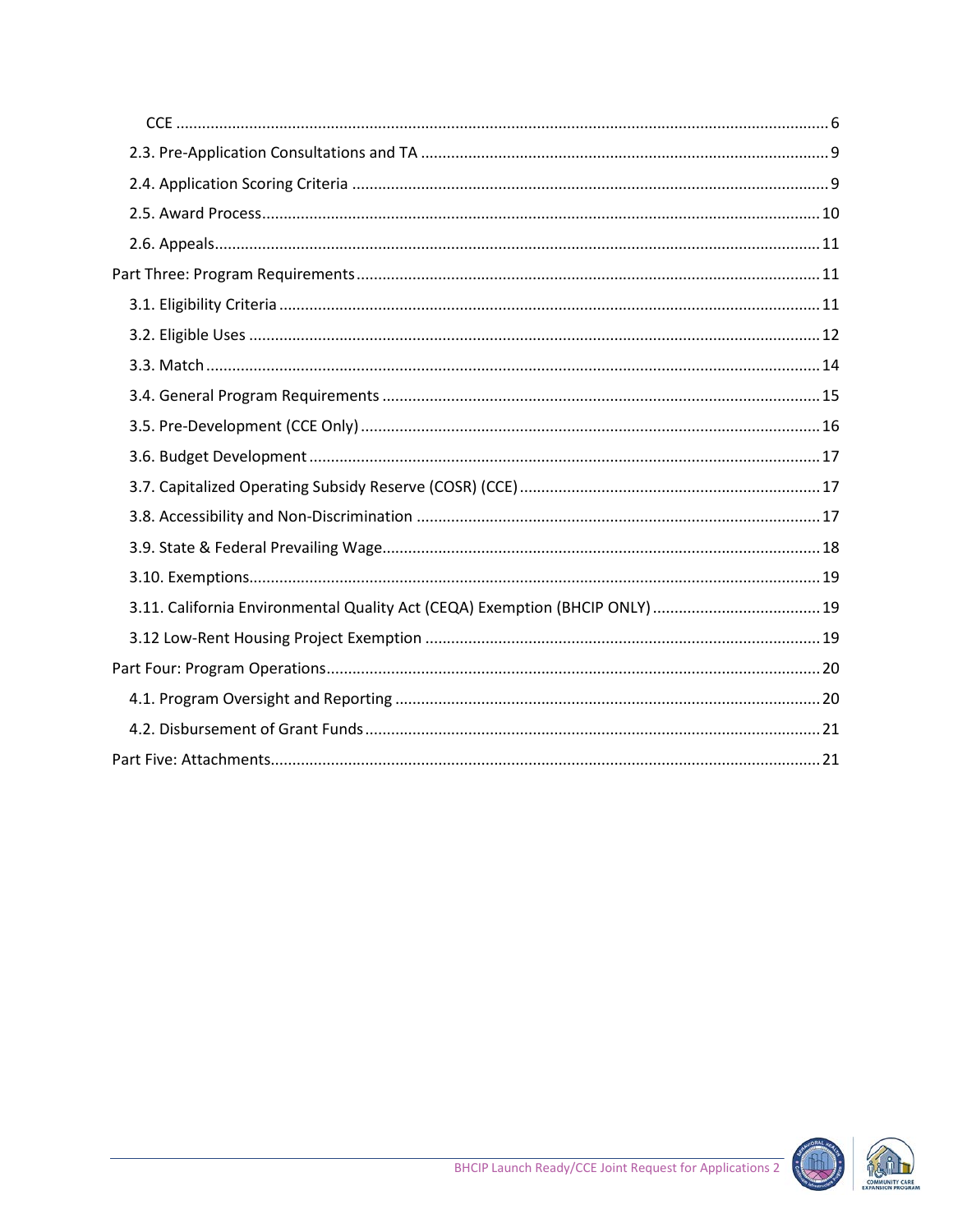# <span id="page-2-0"></span>Part One: Overview

## <span id="page-2-1"></span>1.1. INTRODUCTION TO THE GRANT OPPORTUNITY AND FUNDING

California Health and Human Services Agency (CalHHS) infrastructure funding, alongside significant new state and federal investments in homelessness, healthcare delivery reform, and the social safety net, is addressing historic gaps in the behavioral health and long-term care continuum to meet growing demand for services and supports across the life span.

The California Department of Health Care Services (DHCS) and California Department of Social Services (CDSS) are working in tandem to design and implement two new programs to support infrastructure projects: the Behavioral Health Continuum Infrastructure Program (BHCIP) and the Community Care Expansion (CCE) program. These investments will ensure care can be provided in the least restrictive settings by creating a wide range of options including outpatient alternatives, urgent care, peer respite, wellness centers, and social rehabilitation models. A variety of care placements can provide a vital offramp from intensive behavioral health service settings and transition individuals—including the most vulnerable and those experiencing or at risk of homelessness—to safe community living. Investing in adult and senior care facilities will divert Supplemental Security Income/State Supplementary Payment (SSI/SSP) and Cash Assistance Program for Immigrants (CAPI) applicants and recipients from homelessness as a key part of California's strategic multi-agency approach to increase housing options for seniors and persons with disabilities.

DHCS was authorized through 2021 [legislation](https://leginfo.legislature.ca.gov/faces/codes_displayText.xhtml?lawCode=WIC&division=5.&title=&part=7.&chapter=1.&article=) to establish BHCIP and award approximately \$2.1 billion to construct, acquire, and expand properties and invest in mobile crisis infrastructure related to behavioral health. CDSS oversees CCE, which was established through [Assembly Bill \(AB\) 172](https://leginfo.legislature.ca.gov/faces/billNavClient.xhtml?bill_id=202120220AB172) (Chapter 696, of Statutes 2021) as a companion effort focused on the acquisition, construction, and rehabilitation of adult and senior care facilities that serve SSI/SSP and CAPI applicants and recipients and other adults who are experiencing or at risk of homelessness.

These combined programs represent the largest such provision of resources for such infrastructure in the state's history and an unprecedented opportunity to effect meaningful, sustainable change in the behavioral health and long-term care continuums in California.

## <span id="page-2-2"></span>1.2. PURPOSE AND PROGRAM OBJECTIVES—STATE PRIORITIES

Both BHCIP and CCE are designed to address the following State Priorities:

- Invest in behavioral health and community care options that advance racial equity
- Seek geographic equity of behavioral health and community care options
- Address urgent gaps in the care continuum for people with behavioral health conditions, including seniors, adults with disabilities, and children and youth
- Increase options across the life span that serve as an alternative to incarceration, hospitalization, homelessness, and institutionalization
- Meet the needs of vulnerable populations with the greatest barriers to access, including people experiencing homelessness and justice involvement



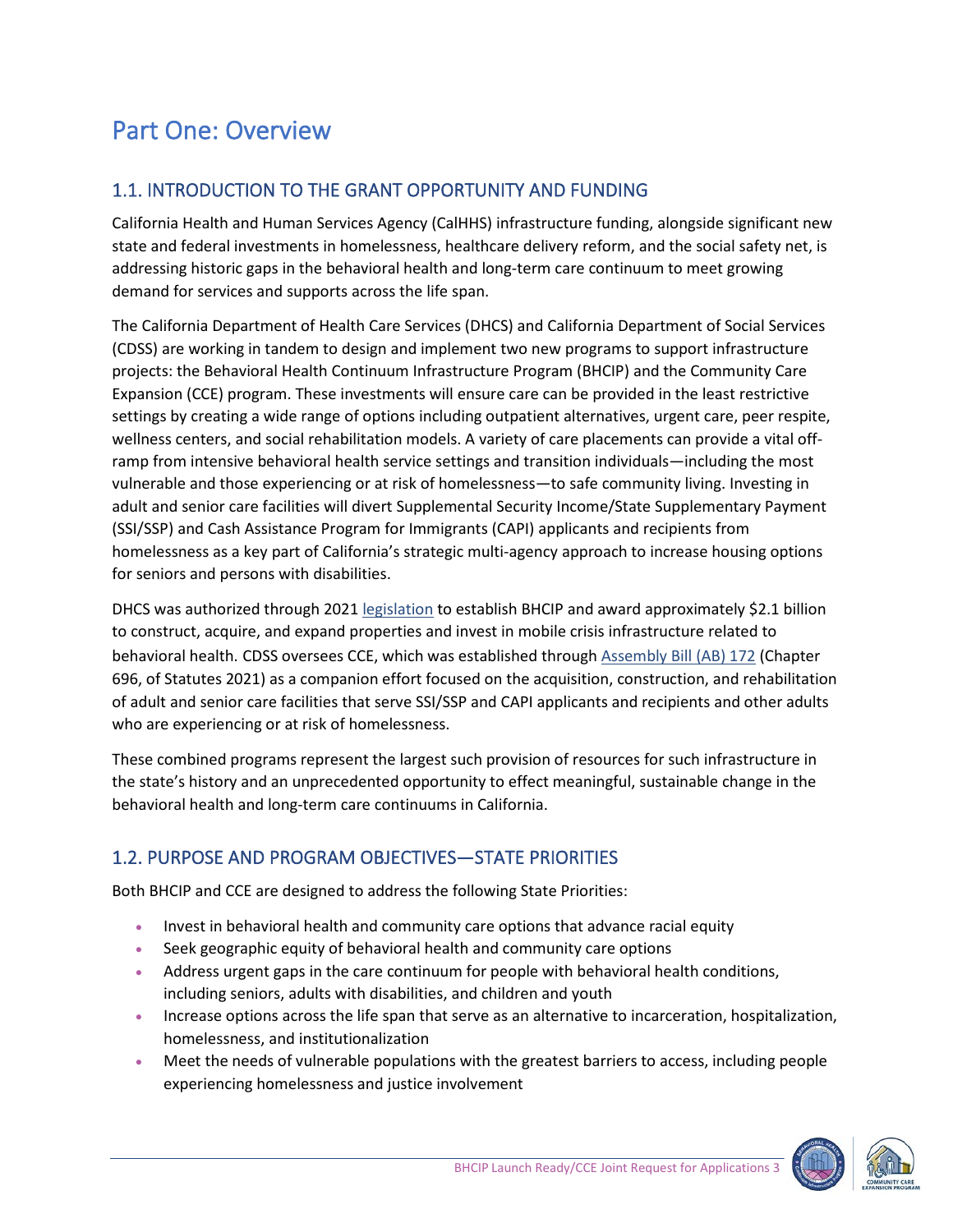- Ensure care can be provided in the least restrictive settings to support community integration, choice, and autonomy
- Leverage county and Medi-Cal investments to support ongoing sustainability
- Leverage the historic state investments in housing and homelessness

DHCS is releasing BHCIP funds through six grant rounds targeting various gaps in the state's behavioral health facility infrastructure.

BHCIP Rounds 1 and 2 were released in 2021:

- Round 1: Mobile Crisis, \$205M (\$55M Substance Abuse and Mental Health Services Administration grant funding)
- Round 2: County and Tribal Planning Grants, \$16M

The remaining BHCIP rounds will be released in 2022:

- Round 3: Launch Ready, \$518.5M
- Round 4: Children & Youth, \$480.5M
- Round 5: Behavioral Health Needs Assessment Phase One, \$480M
- Round 6: Behavioral Health Needs Assessment Phase Two, \$480.7M

Round 3: Launch Ready (\$518.5M), will provide funding to construct, acquire, and rehabilitate real estate assets to expand the behavioral health continuum of treatment and service resources in settings that serve Medicaid (Medi-Cal) beneficiaries. Proposed behavioral health infrastructure projects must demonstrate they have been through a planning process and are ready for implementation. For Round 3: Launch Ready, applications will only be accepted from projects that are determined to be launch ready and are submitted according to the timeline in this RFA (Section 1.4). Awarded grant funds for Round 3: Launch Ready must be obligated by June 2024 and liquidated by December 2026.

The CCE program will provide \$805 million in funding for acquisition, construction, and rehabilitation to preserve and expand adult and senior care facilities that serve SSI/SSP and CAPI applicants and recipients, including those who are experiencing or at risk of homelessness.

#### *CCE Capital Expansion*

- Approximately 75 percent of funds (\$570,000,000) will be made available for capital expansion projects, including acquisition, construction, and rehabilitation of residential care settings. Grantees may be approved to use a portion of these funds to establish a capitalized operating subsidy reserve (COSR) for these projects, available for use for up to 5 years.
- Applications for CCE Capital Expansion project funding will be accepted on a project-by-project basis through this joint RFA and funded on a rolling basis until funds are exhausted. However, projects that cannot be funded prior to applicable obligation and liquidation deadlines may not be funded. A portion of the CCE budget includes Home and Community-Based Services (HCBS) funding that must be obligated by December 2023 and liquidated by June 2026, as well as State Fiscal Recovery Funds (SFRF) that must be obligated by June 2024 and liquidated by December 2026. The exact timeline for obligation and liquidation of funds for each funded project will be provided in the grant award announcement.



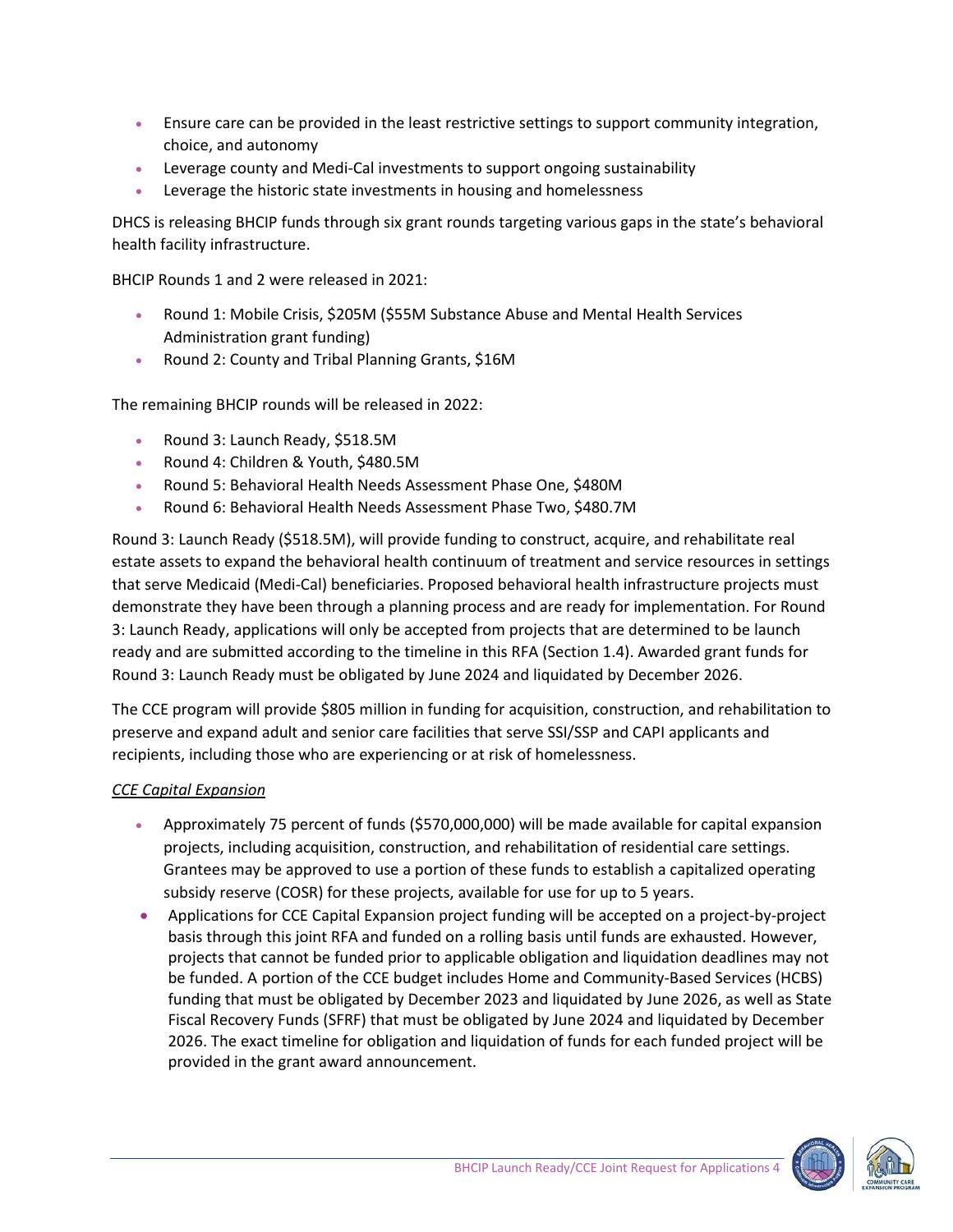#### *CCE Preservation, Including Capital Preservation*

• Approximately 25 percent of the funds will be made available for rehabilitation to preserve settings that currently serve the target populations, including \$55 million for a COSR for existing licensed facilities, including but not limited to those facilities that receive preservation capital funding. These funds will be provided to counties and tribes through a direct-to-county and -tribe allocation process that will be announced separately from this joint RFA.

## <span id="page-4-0"></span>1.3. AUTHORIZING AND APPLICABLE LAW

BHCIP: [Welfare and Institutions Code, Division 5, Part 7](https://leginfo.legislature.ca.gov/faces/codes_displayText.xhtml?lawCode=WIC&division=5.&title=&part=7.&chapter=1.&article=)

CCE[: Welfare and Institutions Code, Division 9, Part 6,](https://leginfo.legislature.ca.gov/faces/codes_displaySection.xhtml?lawCode=WIC§ionNum=18999.97.) commencing with section 18999.97

#### <span id="page-4-1"></span>1.4. TIMELINE

#### **Table 1a: Timeline for BHCIP Applications**

| RFA release                     | January 31, 2022                            |
|---------------------------------|---------------------------------------------|
| Pre-application consultations   | Beginning February 1, 2022; ongoing         |
| Application portal open         | February 15, 2022                           |
| Joint RFA informational webinar | February 10, 2022; 10:30 a.m.-12:00 p.m. PT |
| Please preregister.             |                                             |
| Frequently asked questions      | Updated regularly and posted on website     |
| Deadline for questions          | 7 days prior to each application due date   |
| Part One application due date*  | March 31, 2022                              |
| Part Two application due date*  | May 31, 2022                                |
| Part One Award announcements*   | May/June 2022                               |
| Part Two Award announcements*   | July/August 2022                            |

**\*See Section 2.2 Application Process (page 6)**

#### **Table 1b: Timeline for CCE Applications**

| RFA release                                    | January 31, 2022                                  |
|------------------------------------------------|---------------------------------------------------|
| Pre-application consultations                  | Beginning February 1, 2022; ongoing               |
| Application portal open                        | February 15, 2022                                 |
| Joint RFA informational webinar                | February 10, 2022; 10:30 a.m.-12:00 p.m. PT       |
| Please preregister.                            |                                                   |
| Frequently asked questions                     | Updated regularly and posted on website           |
| Deadline for questions                         | Ongoing                                           |
| Application due date                           | Accepted on a rolling basis until grant funds are |
|                                                | exhausted                                         |
| Award announcements                            | Beginning in March 2022 and ongoing               |
| Evaluation of statewide funding redistribution | October 2022                                      |

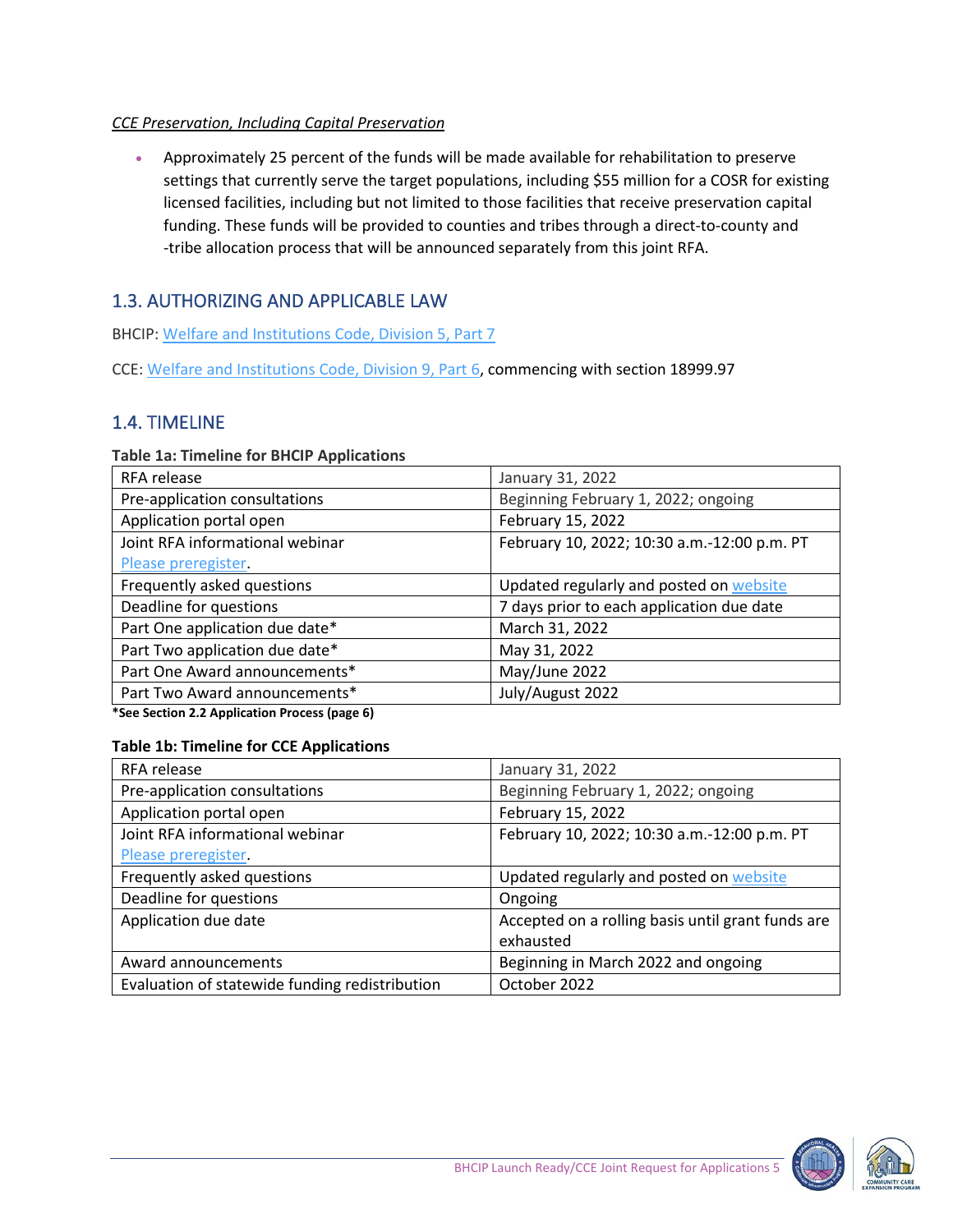# <span id="page-5-0"></span>Part Two: Application, Submission, Award

#### <span id="page-5-1"></span>2.1. TOTAL GRANT AMOUNTS

**BHCIP Launch Ready:** \$518,500,000 is available to construct, acquire, and rehabilitate real estate assets to expand the behavioral health continuum of treatment and service resources in settings that serve Medicaid (Medi-Cal) beneficiaries.

**CCE:** \$570,000,000 is available for acquisition, construction, and rehabilitation capital expansion projects ("expansion" projects) of residential care settings to expand the community care options that serve seniors and adults with disabilities experiencing or at risk of homelessness.

#### <span id="page-5-2"></span>2.2. APPLICATION PROCESS

#### <span id="page-5-3"></span>**BHCIP**

Round 3: Launch Ready will be composed of two application parts to balance the needs of projects capable of immediate expansion with applicants who require more time to develop their application. This will offer applicants two potential deadlines for submissions. Applicants in Part One will be evaluated competitively against each other. Round 3: Launch Ready Part One is intended for entities that can submit the application and necessary materials by March 31, 2022. Part One applicants will receive priority. Any remaining funds not awarded in Part One will be available for Part Two applicants. Part Two applicants will be evaluated competitively against each other.

Applications will be accepted electronically beginning February 15, 2022. Applications may not be handdelivered or mailed. The application and attachments, along with instructions for submittal of the online application, can be found on the [Improving California's Infrastructure website.](https://www.infrastructure.buildingcalhhs.com/joint-request-for-applications-rfa/) No modified formats will be accepted. The cutoff date for all Part One applications is March 31, 2022, at 5:00 p.m. PT. The cutoff date for all Part Two applications is May 31, 2022, at 5:00 p.m. PT. Applications cannot be edited once submitted. It is the applicant's responsibility to ensure that the submitted application is accurate. Reviewers may request additional clarifying information from the applicant.

#### <span id="page-5-4"></span>**CCE**

CCE applications will be accepted and reviewed on a rolling basis until all grant funds are exhausted. However, projects that cannot be funded prior to applicable obligation and liquidation deadlines may not be funded.

Applications will be accepted electronically beginning February 15, 2022. Applications may not be handdelivered or mailed. The application and attachments, along with instructions for submittal of the online application, can be found in the *Improving California's Infrastructure website*. No modified formats will be accepted. Applications cannot be edited once submitted. It is the applicant's responsibility to ensure that the submitted application is accurate. Reviewers may request additional clarifying information from the applicant.



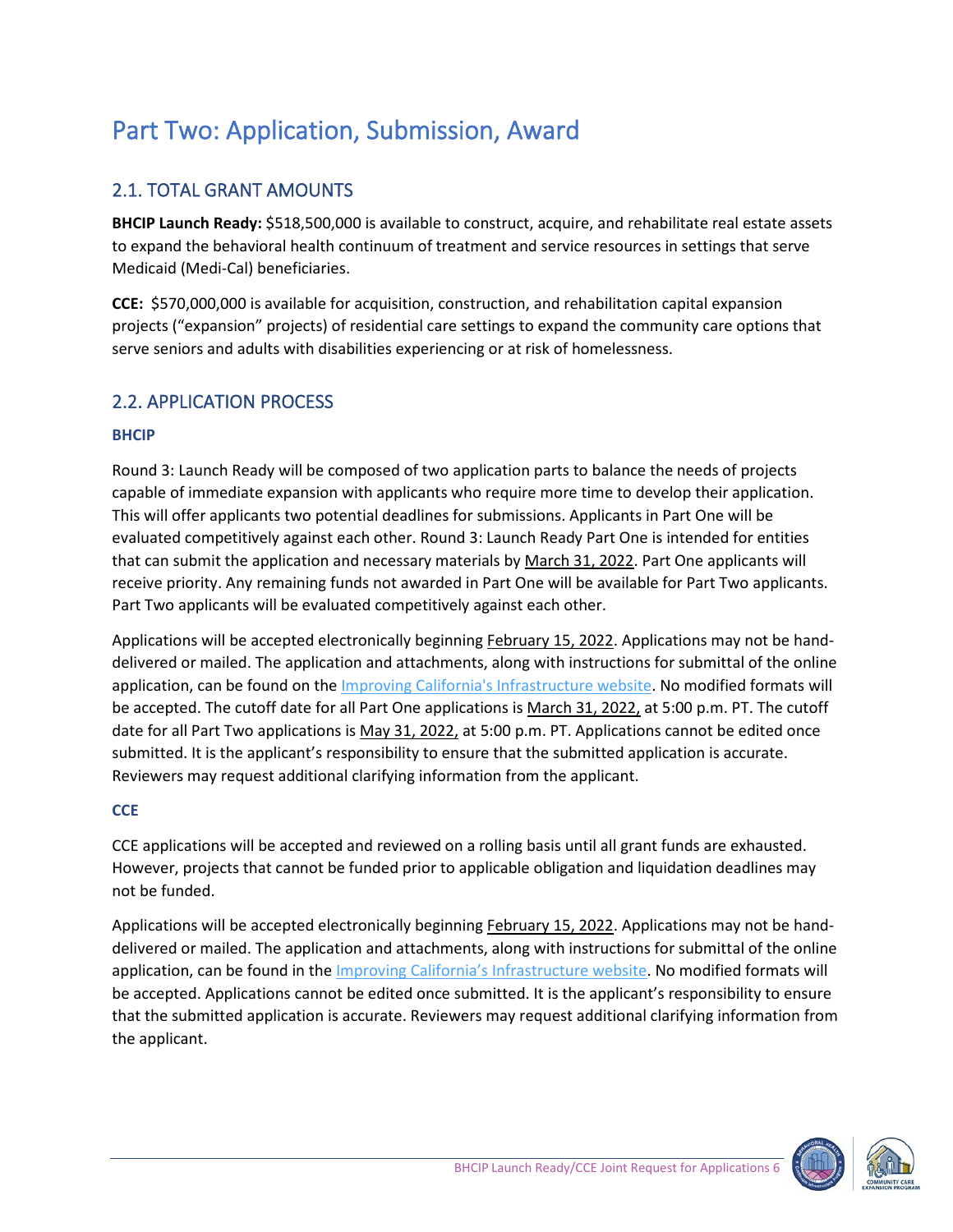#### **BHCIP and CCE application process**

The application is a public record that is available for public review pursuant to the California Public Records Act (CPRA) (Chapter 3.5 [commencing with Section 6250] of Division 7 of Title 1 of the Government Code). After final awards have been issued, DHCS or CDSS may disclose any materials provided by the applicant to any person making a request under the CPRA. Applicants are cautioned to use discretion in providing information not specifically requested, such as personal phone numbers and home addresses. If the applicant does provide such information, they will be waiving any claim of confidentiality and will have consented to the disclosure of submitted material upon request.

Reasonable Accommodations for BHCIP and CCE: For individuals with disabilities, DHCS or CDSS will provide assistive services such as reading or writing assistance and conversion of the RFA, questions/answers, RFA addenda, or other Administrative Notices in Braille, large print, audiocassette, or computer disk. To request copies of written materials in an alternate format, please send an email to [bhcip.cce.info@ahpnet.com](mailto:bhcip.cce.info@ahpnet.com) or call (323) 545-6202.

DHCS and CDSS will prioritize completed applications by geographic distribution to ensure the equitable and fair distribution of funds (Table 2). Both programs will adopt a regional funding approach, similar to models used in other state-funded capital programs (e.g., Homekey). Counties are assigned to one of seven geographic regions, each with a specific funding amount reserved. The funding amount reserved was determined based on the program-specific methodology described below. Applicants within each region will compete against other applicants in that same region, thereby supporting geographic equity and funding disbursement across the state.

DHCS and CDSS will reserve up to 20 percent of the BHCIP Round 3 funds and CCE Capital Expansion funds to ensure funding is effectively used to address and support the needs of vulnerable populations and gaps within the care continuum, consistent with the State Priorities. For example, the discretionary set-aside may be used to fund high-scoring projects in regions that have met their funding reserve.

#### Regional Funding Reserve Methodology

For BHCIP funding reserves, a ratio of available Launch Ready funding to the Behavioral Health Subaccount county allocations has been used, with 5 percent set aside for tribal entities.

For BHCIP, following an initial round of funding allocations (timeframes to be determined by DHCS), funds **may** be used for viable applications falling outside of the initial allocation priority schedules, geographical divisions, or other initial fund allocation restrictions.

The CCE regional funding reserve methodology was calculated using the distribution of adult and senior care facilities in counties across the state, the 2019 Homeless Point-in-Time count, and the proportion of SSI/SSP applicants and recipients across the state. Of the total amount of CCE funding provided under this RFA, 8 percent will be competitively awarded to small counties (populations of 200,000 or fewer) and 5 percent of funds will be reserved for tribal communities.

The RFA will be open to CCE applicants on a rolling basis. CDSS has established an initial priority application period from the release date of the CCE application through September 30, 2022. During this prioritization period, CDSS will group applications into one of the seven geographic regions, unless the



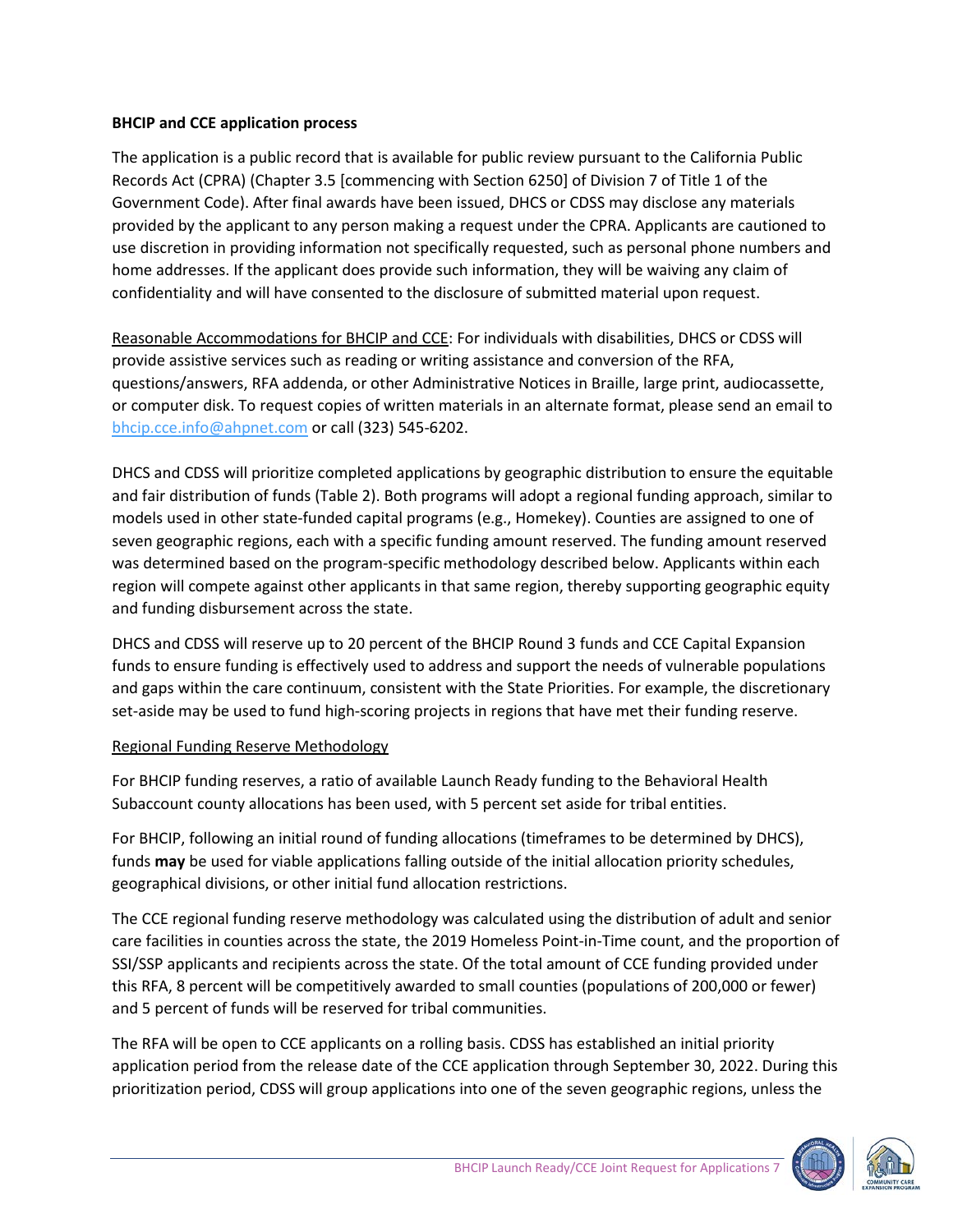application is prioritized for the rural or tribal entity set-asides. This timeframe will allow applicants time to prepare projects and seek relative technical assistance (TA). It also provides CDSS with additional data on the statewide need and interest. After September 30, 2022, CDSS reserves the right to stop grouping applications by geographic region, and instead deploy unused funds from any undersubscribed geographic region(s) to fund subsequent applications statewide.

| Counties by Geographic<br><b>Distribution</b>                                                                                                                                                                                    | <b>BHCIP Launch Ready</b><br>Estimated<br><b>Targeted Funding Levels</b><br>(less 20% discretionary and 5%<br>tribal set-asides)<br>(Total available:<br>\$394,060,000) | <b>Community Care Expansion</b><br>Estimated<br><b>Targeted Funding Levels</b><br>(less 20% discretionary and 5%<br>tribal set-asides)<br>(Total available: \$430,171,874) |
|----------------------------------------------------------------------------------------------------------------------------------------------------------------------------------------------------------------------------------|-------------------------------------------------------------------------------------------------------------------------------------------------------------------------|----------------------------------------------------------------------------------------------------------------------------------------------------------------------------|
| Los Angeles County                                                                                                                                                                                                               | \$138,033,407                                                                                                                                                           | \$135,281,766                                                                                                                                                              |
| Bay Area: Alameda, Contra Costa,<br>Marin, Napa, San Francisco, San<br>Mateo, Santa Clara, Solano, Sonoma                                                                                                                        | \$80,110,607                                                                                                                                                            | \$85,690,868                                                                                                                                                               |
| Southern California: Imperial, Orange, \$75,954,578<br>Riverside, San Bernardino, San Diego,<br>Ventura                                                                                                                          |                                                                                                                                                                         | \$100,473,714                                                                                                                                                              |
| San Joaquin Valley: Fresno, Kern,<br>Kings, Madera, Merced, San Joaquin,<br>Stanislaus, Tulare                                                                                                                                   | \$44,552,480                                                                                                                                                            | \$45,982,932                                                                                                                                                               |
| Sacramento Area: El Dorado, Placer,<br>Sacramento, Sutter, Yolo, Yuba                                                                                                                                                            | \$23,553,889                                                                                                                                                            | \$31,914,624                                                                                                                                                               |
| Central Coast: Monterey, San Benito, S14,912,943<br>San Luis Obispo, Santa Barbara, Santa<br>Cruz                                                                                                                                |                                                                                                                                                                         | \$15,052,939                                                                                                                                                               |
| Balance of State: Alpine, Amador,<br>Butte, Calaveras, Colusa, Del Norte,<br>Glenn, Humboldt, Inyo, Lake, Lassen,<br>Mariposa, Mendocino, Modoc, Mono,<br>Nevada, Plumas, Shasta, Sierra,<br>Siskiyou, Tehama, Trinity, Tuolumne | \$16,942,096                                                                                                                                                            | \$15,775,031                                                                                                                                                               |

#### **Table 2: Regions and Counties**



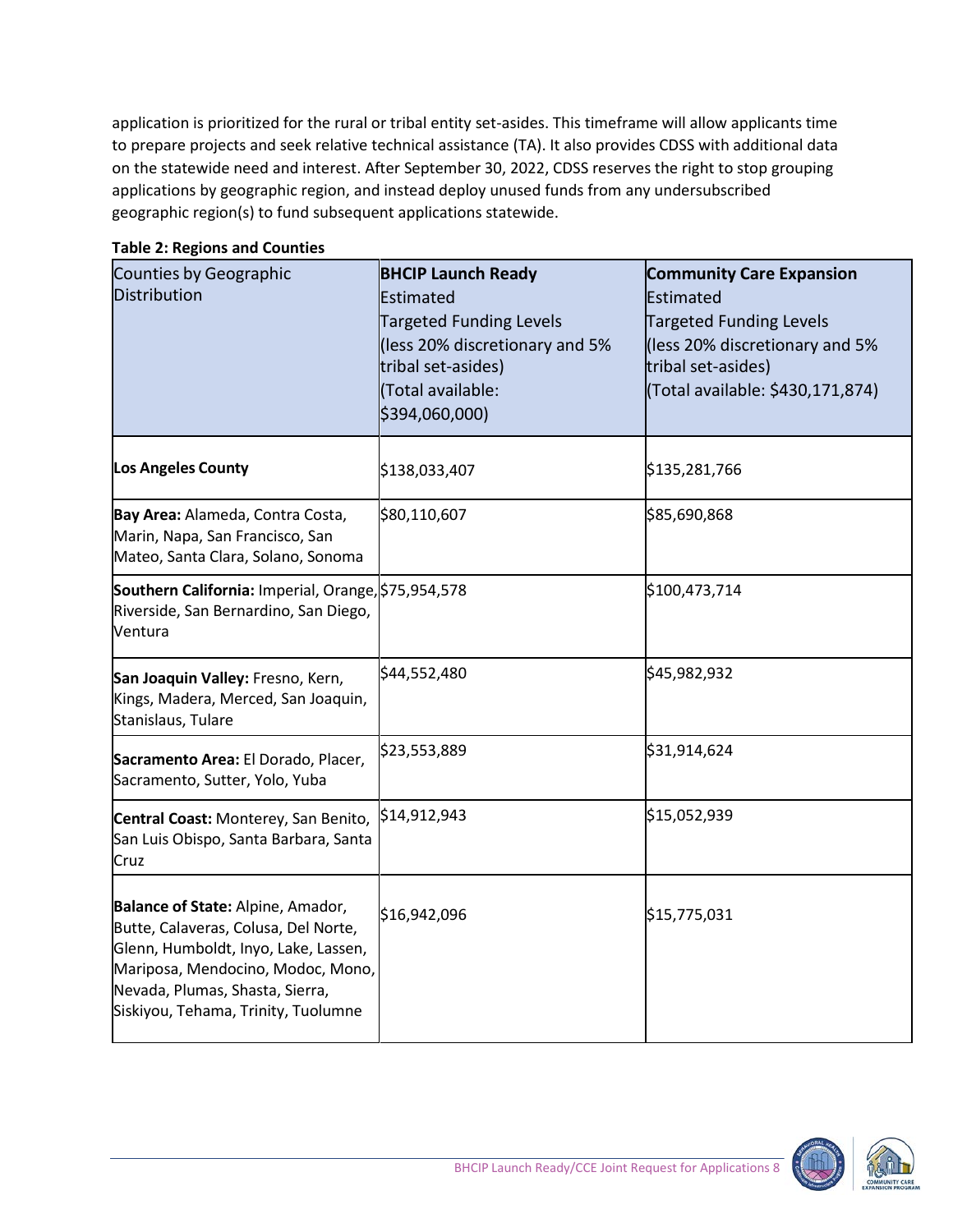## <span id="page-8-0"></span>2.3. PRE-APPLICATION CONSULTATIONS AND TA

Advocates for Human Potential, Inc. (AHP), a consulting and research firm focused on improving health and human services systems, is serving as the administrative entity for both BHCIP and CCE. AHP assists state and local organizations to implement and evaluate a wide range of services focusing on mental health treatment and recovery, substance use disorder treatment and prevention, workforce development, homelessness, housing, long-term services and supports, and criminal justice.

Beginning on February 1, 2022, and as part of the RFA process, AHP will provide a pre-application consultation and individual agency/county TA. In addition, AHP will offer ongoing general training and TA throughout the life of the project. Applicants are required to submit a request for a pre-application consultation and complete a survey to determine their understanding of the RFA requirements. These include facility siting, permit and licensing requirements, construction plans and launch readiness, oversight and management, match requirements, and budgeting practices. In addition, applicants will be required to discuss how their proposed project meets local and/or regional gaps identified through an assessment, as well as how it addresses the state's priorities. An AHP implementation specialist will work with applicants to support them in these areas by connecting them with subject matter experts in real estate, financing, and programmatic best practices serving the prioritized or target population to bring targeted TA to applicants and grantees. Additional information related to pre-application consultation and TA throughout the grant period can be foun[d online.](https://www.infrastructure.buildingcalhhs.com/training-and-technical-assistance/)

The Round 2 funding via BHCIP consisted of a planning RFA for counties and tribes for BHCIP and CCE projects. For applicants who have received a BHCIP Round 2 Planning Grant, that grant will be considered during the TA planning process in order to leverage local planning already underway. AHP will also conduct informational webinars on topics such as strategies to serve target and prioritized populations, braiding resources to ensure viability, and green/sustainable building practices. This will include topics to help address concerns common to capital development projects serving the prioritized populations, such as best practices related to siting facilities and strategies for promoting community collaboration and support.

## <span id="page-8-1"></span>2.4. APPLICATION SCORING CRITERIA

Applications for BHCIP and CCE must meet the following minimum criteria to be considered for award:

- Full and complete application
- Commitment to serve population and to address the gaps identified in the community
- Demonstrated match
- Completed pre-application consultation
- Attested to meet federal, state, and local laws
- Reasonable cost compared to projects within the same region
- Able to expend funds within the required timeline

CCE applicants will be awarded on a rolling basis. Projects that meet the minimum criteria will be eligible to be funded, until all grant funds are committed. BHCIP is a competitive application process. Funding decisions will be based on a variety of factors, including

• Alignment with the State Priorities described in 1.2, above;

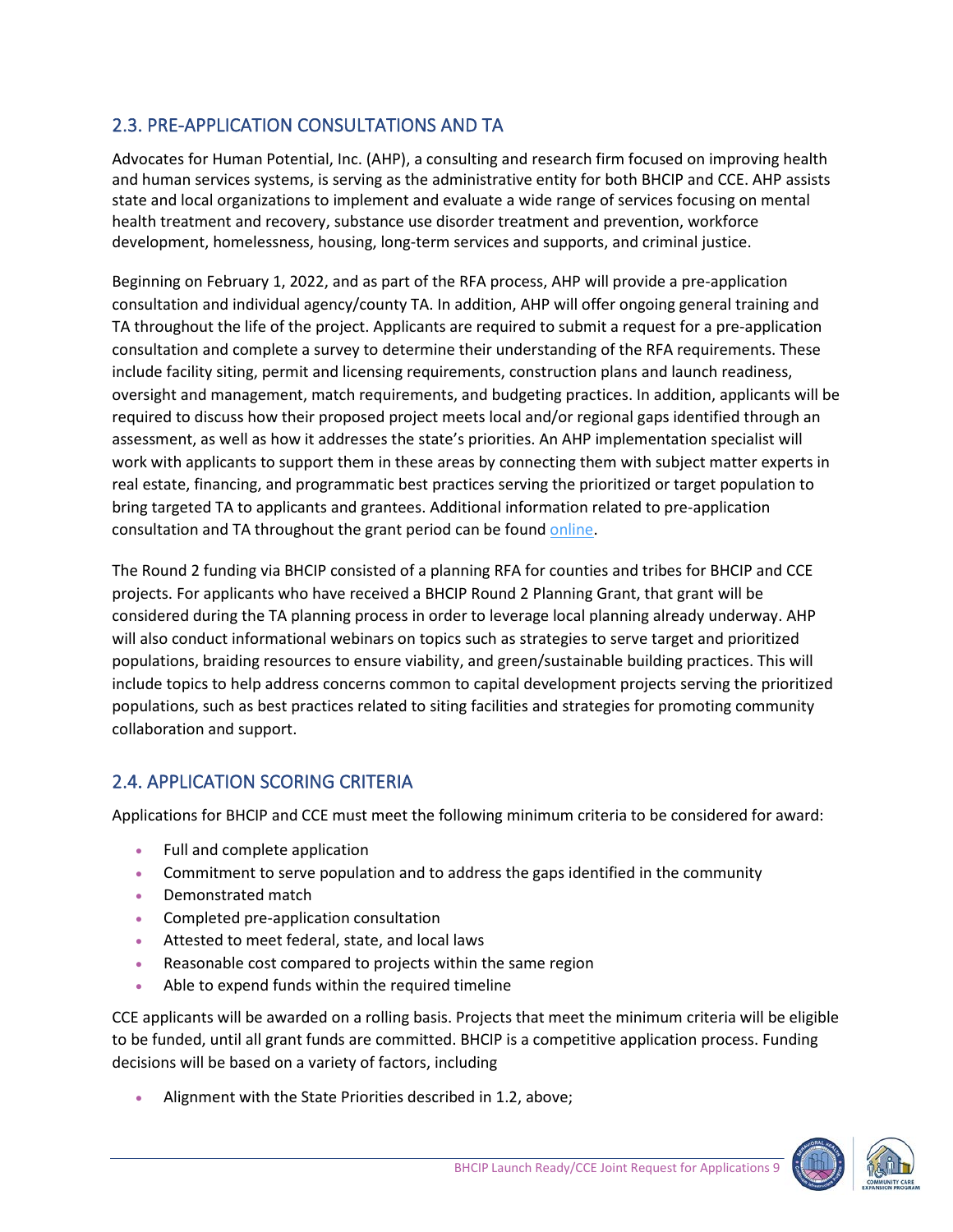- Alignment with local and/or regional needs, gaps, and priorities as described in 3.2, below;
- Alignment with needs and gaps described in the statewide assessment*[, Assessing the Continuum](https://www.dhcs.ca.gov/Pages/Assessing-the-Continuum-of-Care-for-Behavioral-Health-Services-in-California.aspx)  [of Care for Behavioral Health Services in California: Data, Stakeholder Perspectives, and](https://www.dhcs.ca.gov/Pages/Assessing-the-Continuum-of-Care-for-Behavioral-Health-Services-in-California.aspx)  [Implications](https://www.dhcs.ca.gov/Pages/Assessing-the-Continuum-of-Care-for-Behavioral-Health-Services-in-California.aspx)*;
- Assurance that funds are invested throughout the state;
- Extent to which the project addresses gaps in underserved areas;
- Extent to which the project addresses gaps in underserved populations;
- Review of each project's proposed costs and a determination of reasonableness for the facility type, scope, budget, and schedule of rehabilitation or renovations proposed;
- Degree to which the applicant leverages local funding;
- Ability to use funds within the funding timeline;
- Degree to which the applicant demonstrates long-term sustainability of the proposed project;
- Proposed increase in the number of persons to be served by the expansion;
- Ability to meet match expectations; and
- Degree to which the proposed plan for serving the target population(s) demonstrates the use of established best practices.

Funds awarded pursuant to the program must be used to supplement, and not supplant, other funding available from existing local, state, or federal programs or from grants with similar purposes.

Real Estate Acquisition and Development experts under contract with AHP will conduct financial viability assessments of each applicant's project. Through review of the RFA pre-application consultation, interviews, and financial document review, they will assess long-term operational sustainability (i.e., once the capital project is complete and in use for its intended purpose). TA provided will not factor into the evaluation of the application submitted. Staff providing TA will not be scoring applications.

## <span id="page-9-0"></span>2.5. AWARD PROCESS

Successful applicants will receive an award letter and a Standard Agreement from AHP, the DHCS and CDSS administrative entity. The agreement must be signed, returned, and fully executed with AHP before initial funding will be awarded.

**BHCIP only:** Applications that are not funded during Round 3 may be considered for future funding rounds, subject to the requirements and priorities of those rounds. TA will be available to help applicants explore future BHCIP funding rounds, as well as other potential sources of funds to support the proposed projects.

**CCE only:** Applications that meet the minimum criteria outlined in Section 2.4, eligibility criteria described in Section 3.1, and the eligible uses requirements in Section 3.2 will be considered for funding until all available funds are fully obligated. However, projects that cannot be funded prior to applicable obligation and liquidation deadlines may not be funded. A portion of the CCE budget includes federal funding that must be obligated by June 2024 and liquidated by December 2026. The exact timeline for obligation and liquidation of funds for each funded project will be provided in the grant award announcement. Applicants that are not awarded initially will be provided TA for resubmission, subject to the availability of funds.

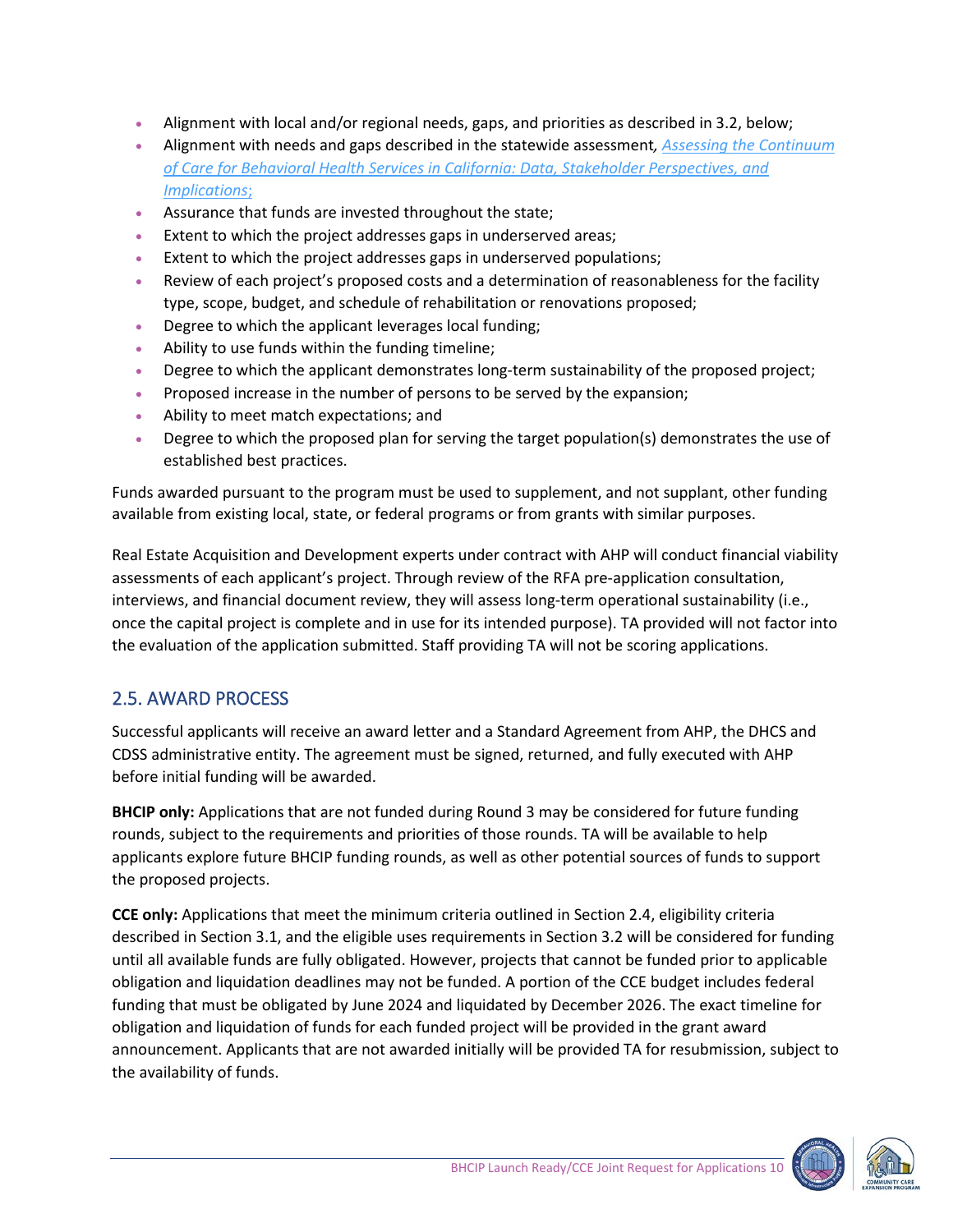## <span id="page-10-0"></span>2.6. APPEALS

California law does not provide a protest or appeal process against award decisions made through an informal selection method. Applicants submitting a response to this RFA may not protest or appeal the award. All award decisions made by DHCS and CDSS shall be final. Applicants for CCE funds that fail to be awarded initially will be provided TA for resubmission, subject to the availability of funds.

## <span id="page-10-1"></span>Part Three: Program Requirements

#### <span id="page-10-2"></span>3.1. ELIGIBILITY CRITERIA

Eligible applicants for BHCIP Launch Ready and CCE funds include counties, cities, tribal entities (including 638s and urban clinics), nonprofit organizations, for-profit organizations, and other private organizations, including private real estate developers, whose projects reflect the State Priorities. Each of these entities may apply independently or may apply jointly with another eligible entity as a co-applicant. Co-applicants can include multi-county projects. As allowed or required by context, "applicant" shall be interpreted to include any of the foregoing entities, as well as that entity's nonprofit or for-profit corporation co-applicant. Upon receiving an award of funds, the eligible applicant and any co-applicant(s) will, both individually and collectively, be referred to as the "grantee" for purposes of this RFA.

Applicants are encouraged to apply for funding from both programs (BHCIP and CCE), as applicable. See Section 3.2 for examples.

Applicants may submit applications with a variety of partners to encourage innovative, comprehensive local and regional approaches. For applicants with partners, including co-applicants, all proposed partners must submit letters of commitment with the application. The required match will be determined by the types of applicants. If a private organization has a collaboration with a county, for example, the project qualifies for the county match amount, as long as supporting documentation is submitted.

Proposed BHCIP Launch Ready projects need to expand community capacity for serving the behavioral health (mental health and substance use disorder [SUD]) population and must make a commitment to serve Medi-Cal beneficiaries. Under CCE, projects need to expand capacity in residential care settings that serve seniors and adults with disabilities who require long-term care supports, with priority for people experiencing or at risk of homelessness who are applicants or recipients of SSI/SSP or CAPI benefits.

Private organizations that do not have prior experience must apply with a partner. These private organizations (including real estate developers) without related prior experience that are collaborating with nonprofit organizations, tribal entities, cities, or counties may apply, with the requirement that the private organization must have

• A Memorandum of Understanding (MOU) or other agreement with the nonprofit organization, tribal entity, city, or county to confirm the private organization's role in the project, including that they are working on behalf of the service provider, and



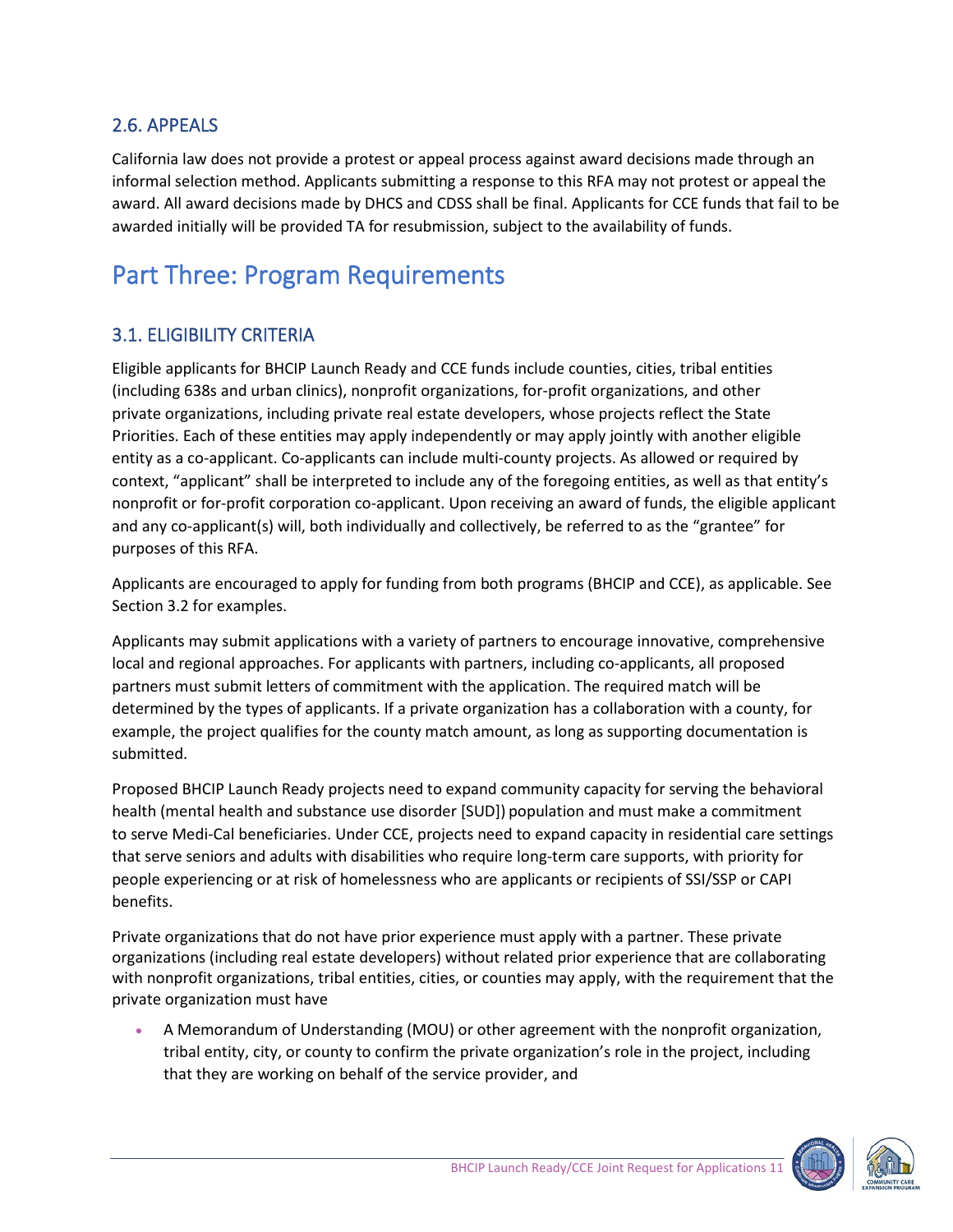• Related prior experience, reflected in the successful development, ownership, or operation of a relevant project for individuals who qualify as members of the target population.

## <span id="page-11-0"></span>3.2. ELIGIBLE USES

Eligible facility types for BHCIP Launch Ready projects must expand the community continuum of behavioral health treatment resources to build new capacity or expand existing capacity for short-term crisis stabilization, acute and sub-acute care, crisis residential, community-based mental health residential, SUD residential, peer respite, mobile crisis, community and outpatient behavioral health services, and other clinically enriched longer-term treatment and rehabilitation options for persons with behavioral health disorders in an appropriate and least restrictive and least costly setting.

Eligible settings for CCE include residential settings that expand the long-term care continuum and serve the target population, including but not limited to licensed adult and senior care facilities, recuperative or respite care settings, and independent residential settings. Facilities funded by regional centers are not eligible for CCE funds.

Applicants will be expected to define the types of facilities or settings they will operate and populations they will serve. Evaluation criteria will be used by the state to ensure that a given project is serving its target population in line with the State Priorities. In addition, all applicants must share data to demonstrate project need. This may include, for example, a local county/tribal/provider needs assessment, a facility wait list, the number of comparable facilities in the area, or other quantifiable documentation. Applicants will be required to demonstrate how the proposed project will advance racial equity and will be required to certify that they will not exclude populations, including those who are justice involved, unless required by state law. In addition, BHCIP-funded behavioral health facilities, as applicable, must provide Medi-Cal behavioral health services and will be expected to have in place a contract with their county to ensure the provision of Medi-Cal services once the funded facility's expansion or construction is complete.

Applicants are encouraged to think broadly about how BHCIP and CCE funds together can be maximized to design person-centered projects based on the needs and gaps within their local systems of care, coupled with the state's priorities. The following are examples of projects that could apply for both programs:

- An adult residential facility (ARF) applies for CCE funding to make the facility Americans with Disabilities Act (ADA) accessible and expand capacity to serve additional SSI/SSP or CAPI applicants and recipients. The provider also applies for BHCIP funds to add a day treatment, clubhouse, or peer-run/peer-operated center on their property.
- A residential care facility for the elderly (RCFE) applies for CCE funds to add additional beds to serve individuals who are experiencing homelessness and applies for BHCIP funds to add a behavioral health outpatient office within their network for their Medi-Cal population.
- A behavioral health crisis residential facility applies for BHCIP funding to expand facility capacity and CCE funding to create a residential setting that provides step-down residential support services for SSI/SSP or CAPI applicants and recipients at risk of homelessness.



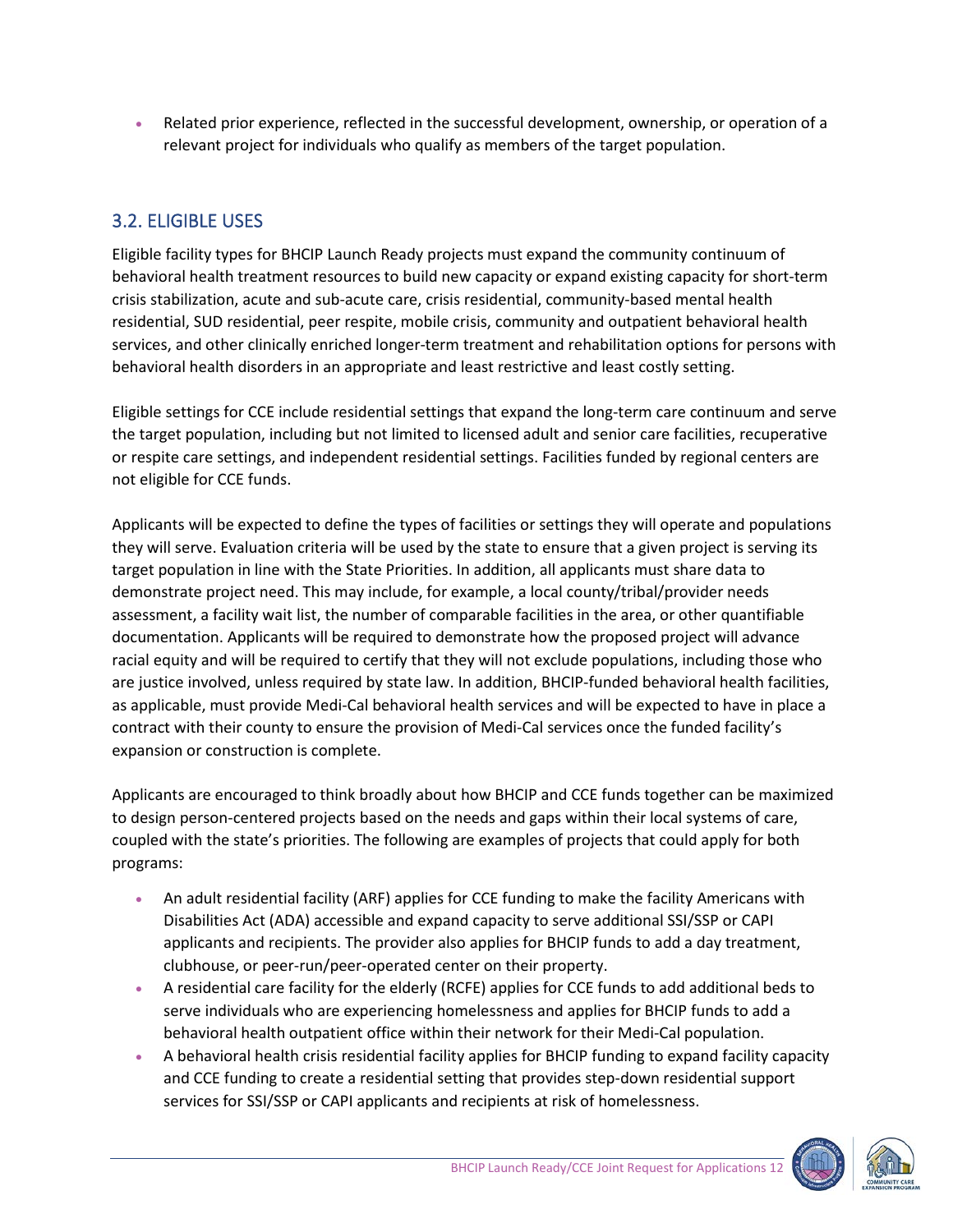The following facility types and subcategories may be considered for project funding through BHCIP or CCE, separately or together.

| Outpatient Services (includes a variety of settings delivering clinical support services, but not<br>overnight residential services) |                  |            |
|--------------------------------------------------------------------------------------------------------------------------------------|------------------|------------|
|                                                                                                                                      | <b>BHCIP</b>     | <b>CCE</b> |
| Community wellness centers (including those that are youth focused)                                                                  | x                |            |
| Hospital-based outpatient treatment (outpatient                                                                                      | $\mathbf x$      |            |
| detoxification/withdrawal management)                                                                                                |                  |            |
| Intensive outpatient treatment                                                                                                       | x                |            |
| Narcotic Treatment Programs (NTPs)                                                                                                   | $\boldsymbol{x}$ |            |
| NTP medication units                                                                                                                 | x                |            |
| Office-based outpatient treatment                                                                                                    | $\boldsymbol{x}$ |            |
| Sobering centers (funded under DMC-ODS and/or Community<br>Supports)                                                                 | X                |            |

**Residential Clinical Programs** (includes a variety of settings primarily focused on delivering clinical services; also provide shelter and support, from overnight to many days, weeks, and months)

|                                                                                                                                                          | <b>BHCIP</b> | <b>CCE</b> |
|----------------------------------------------------------------------------------------------------------------------------------------------------------|--------------|------------|
| Acute inpatient hospitals—medical detoxification/withdrawal<br>management (medically managed inpatient detoxification/withdrawal<br>management facility) | $\mathbf{x}$ |            |
| Acute psychiatric inpatient facilities                                                                                                                   | $\mathbf{x}$ |            |
| Adolescent residential treatment facilities for SUD                                                                                                      | x            |            |
| Adult residential treatment facilities for SUD                                                                                                           | $\mathbf{x}$ |            |
| Chemical dependency recovery hospitals                                                                                                                   | x            |            |
| Children's crisis residential programs (CCRPs)                                                                                                           | $\mathbf{x}$ |            |
| Community treatment facilities (CTFs)                                                                                                                    | x            |            |
| Crisis stabilization units (CSUs)                                                                                                                        | $\mathbf{x}$ |            |
| General acute care hospitals (GACHs) and acute care hospitals (ACHs)                                                                                     | x            |            |
| Mental health rehabilitation centers (MHRCs)                                                                                                             | $\mathbf{x}$ |            |
| Psychiatric health facilities (PHFs)                                                                                                                     | x            |            |
| Short-term residential therapeutic programs (STRTPs)                                                                                                     | $\mathbf{x}$ |            |
| Skilled nursing facilities with special treatment programs (SNFs/STPs)                                                                                   | x            |            |
| Social rehabilitation facilities (SRFs)                                                                                                                  | $\mathbf{x}$ |            |

**Residential Support Programs** (BHCIP-funded facilities listed here are primarily focused on shelter and support services, from overnight to many months; funded facilities are required to serve Medi-Cal recipients. CCE will fund adult and senior care settings to provide care and support to seniors and adults with disabilities.)

|                                                     | <b>BHCIP</b> | <b>CCE</b>       |
|-----------------------------------------------------|--------------|------------------|
| Peer respite                                        |              | x                |
| Recovery residence/sober living homes               |              | $\boldsymbol{x}$ |
| Adult residential facilities (ARFs)                 |              | x                |
| Residential care facilities for the elderly (RCFEs) |              | X                |

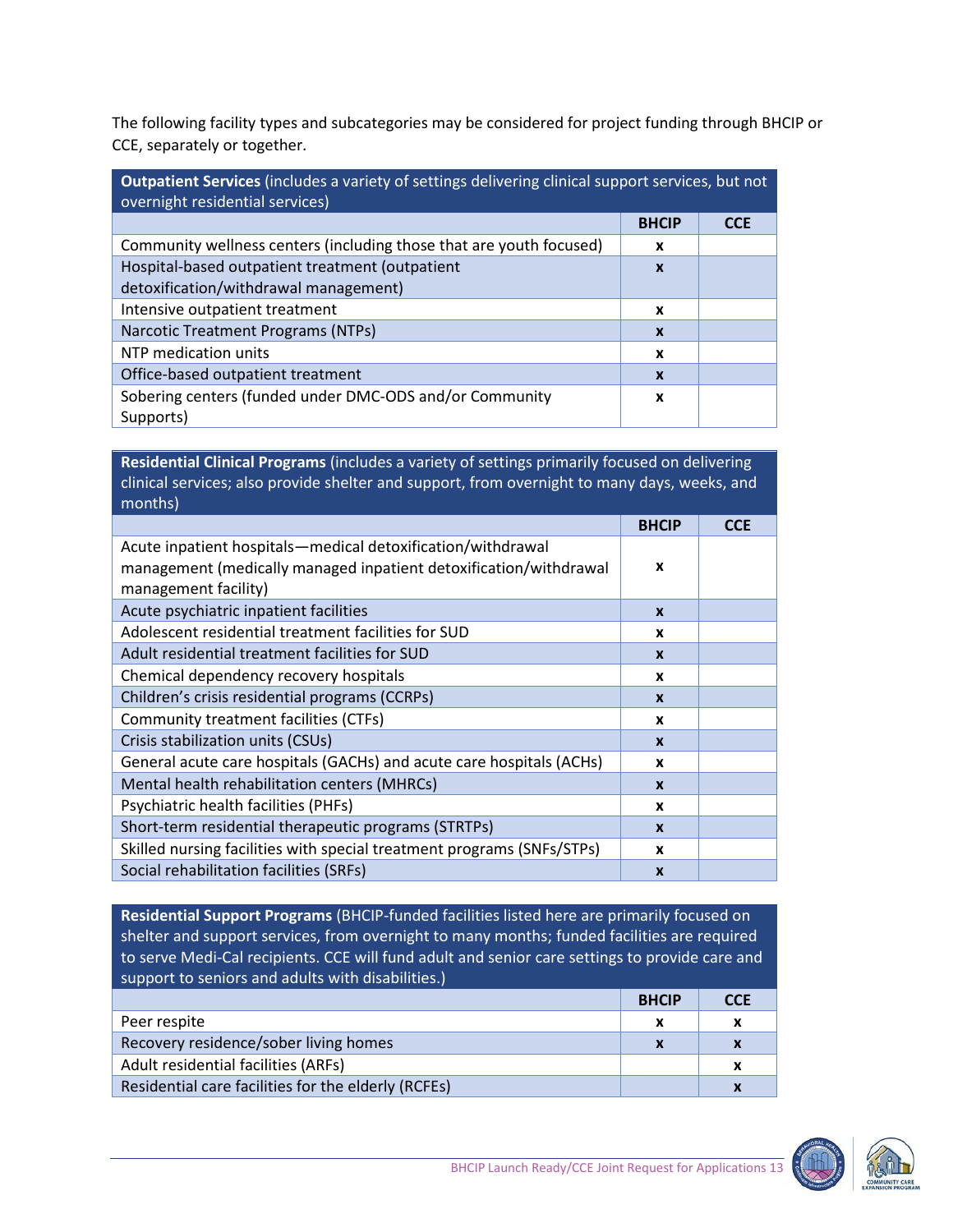| Permanent Supportive Housing that serves the needs of seniors and        | x                         |
|--------------------------------------------------------------------------|---------------------------|
| adults with disabilities (including models that provide site-based care, |                           |
| such as Program for All Inclusive Care for the Elderly [PACE] and the    |                           |
| Assisted Living Waiver programs)                                         |                           |
| Other residential care settings that serve the target population,        | $\boldsymbol{\mathsf{x}}$ |
| including recuperative care sites                                        |                           |
|                                                                          |                           |

Facility types that are not eligible for funding:

- Correctional settings
- Schools
- Facilities funded by regional centers (CCE only)

#### <span id="page-13-0"></span>3.3. MATCH

Applicants will be required to provide matching funds as part of the project. Match requirements are set according to applicant type.

- Tribal entities = 5% match
- Counties, cities, and nonprofit providers = 10% match
- For-profit providers and/or private organizations = 25% match

In order to incentivize local partnerships while also helping to expedite projects, for-profit providers who partner with tribes, counties, cities, or nonprofit providers will be eligible for the lower match. For example, a sole proprietor operating a small ARF that has partnered with a county will have a match requirement of 10%.

Match in the form of cash and in-kind contributions—such as land or existing structures—to the real costs of the project will be allowed for both BHCIP and CCE. The state must approve the match source. Cash may come from

- [American Rescue Plan Act \(ARPA\)](https://home.treasury.gov/policy-issues/coronavirus/assistance-for-state-local-and-tribal-governments/state-and-local-fiscal-recovery-funds) funds granted to counties and cities,
- Local funding,
- [Mental Health Services Act](https://mhsoac.ca.gov/sites/default/files/MHSA%20Jan2020_0.pdf) (MHSA) funds in the 3-year plan (considered "other local"),
- [Opioid Settlement Funds](https://oag.ca.gov/opioids) for SUD facilities (BHCIP only),
- Foundation/philanthropic support,
- Loans or investments, or
- Other.

Real property in the form of publicly or privately owned or donated land and/or buildings owned may count as match. Examples include

- Unused city or county buildings,
- Buildings originally intended for another purpose,
- Surplus land,
- State property, and
- Land trust.

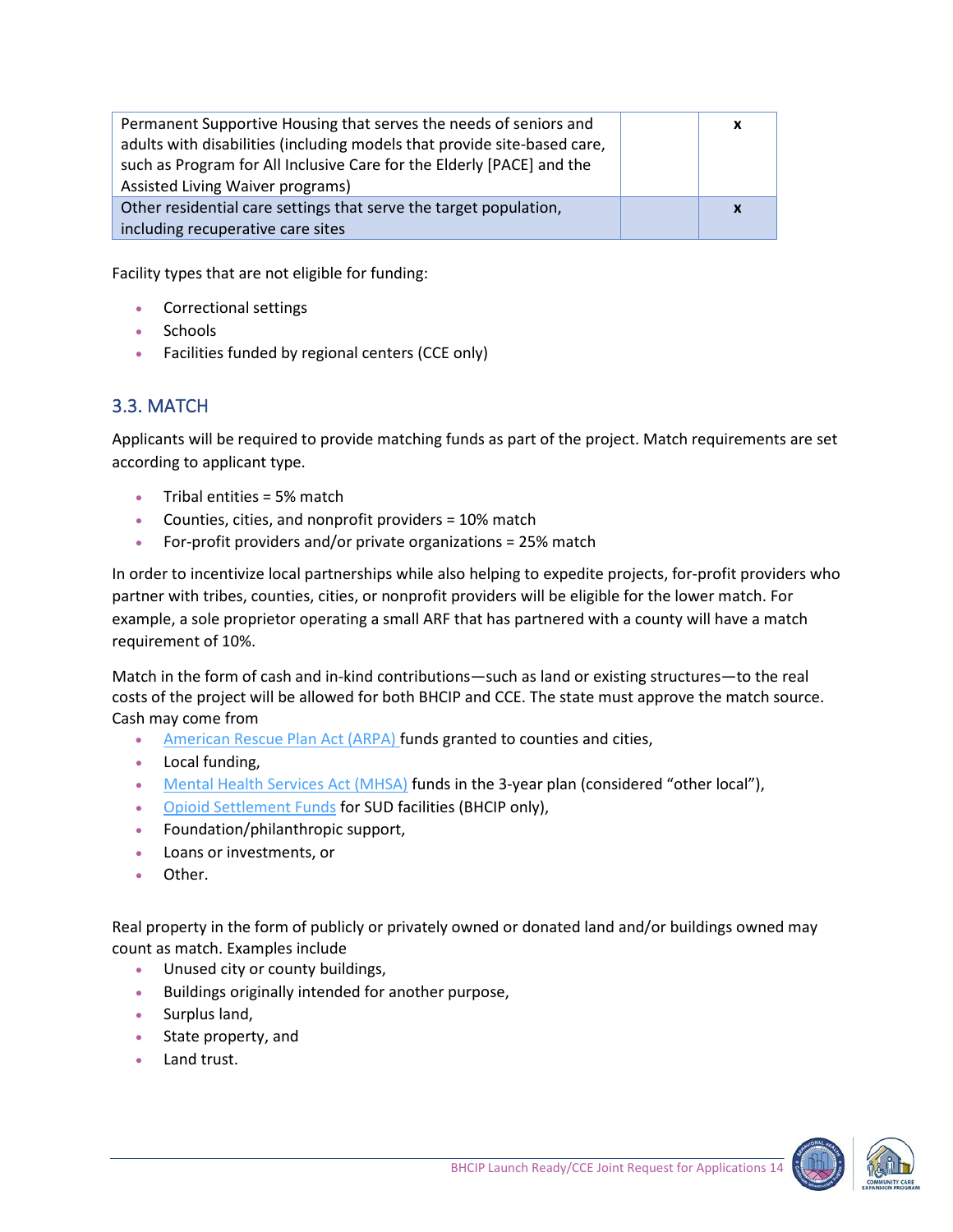<span id="page-14-0"></span>Services will not be allowed as match.

#### 3.4. GENERAL PROGRAM REQUIREMENTS

To be eligible to receive funding, projects must meet the following requirements as they relate to the applicant and project types. Refer to Section 3.5 for additional information on eligible pre-development funding.

**Site control:** Applicant has clear control of the property to be acquired or rehabilitated, as evidenced by one of the following:

- Clear title with no encumbrances or limitations that would preclude the proposed use (fee title);
- Existing long-term lease for the required use restriction period, with provisions to make improvements on the property;
- A leasehold estate held by a tribal entity in federal tribal trust lands property, or a valid sublease thereof that has been or will be approved by the Bureau of Indian Affairs;
- Fully executed option to purchase, sales contract, or other enforceable agreement to acquire the property;
- A letter of intent (LOI) that outlines the terms of a sale or lease contract, providing that a fully executed option will be completed within 60 days; or
- Fully executed option to lease, or similar binding commitment from property owner to agree to a long-term lease for the required use restriction period.

#### **Permits**

- Applicant documents understanding of approvals and permitting needed, and the capacity to obtain these approvals and permits, as evidenced by both of the following:
	- **–** Providing detailed information regarding the site of the proposed capital project, including zoning, land use limitations, permissible "as of right" uses, and any approvals or variances that may be required and
	- **–** Including a list of the approvals and permits required to complete the project as described in the construction plan (below), along with the sequences of these approvals and permits.
- Applicant commits to making initial required applications within 60 days of award, as applicable.

#### **Licensure/certification**

- Applicant provides documentation of all required certifications/licenses, including but not limited to those required by the appropriate department under CalHHS.
- For applicable projects that cannot be licensed/certified by the state and/or local level until they are completed, applicant will demonstrate that they understand the applicable licensing/certification timelines and requirements. Tribal entities that are exempt from state licensing and/or requirements must describe the basis for their exemption and their plan for meeting programmatic requirements. As part of the TA that will be made available, applicants may receive information and guidance about the licensure and certification process.

#### **Preliminary construction plans for proposed project**, such as

Site plan (if applicable);



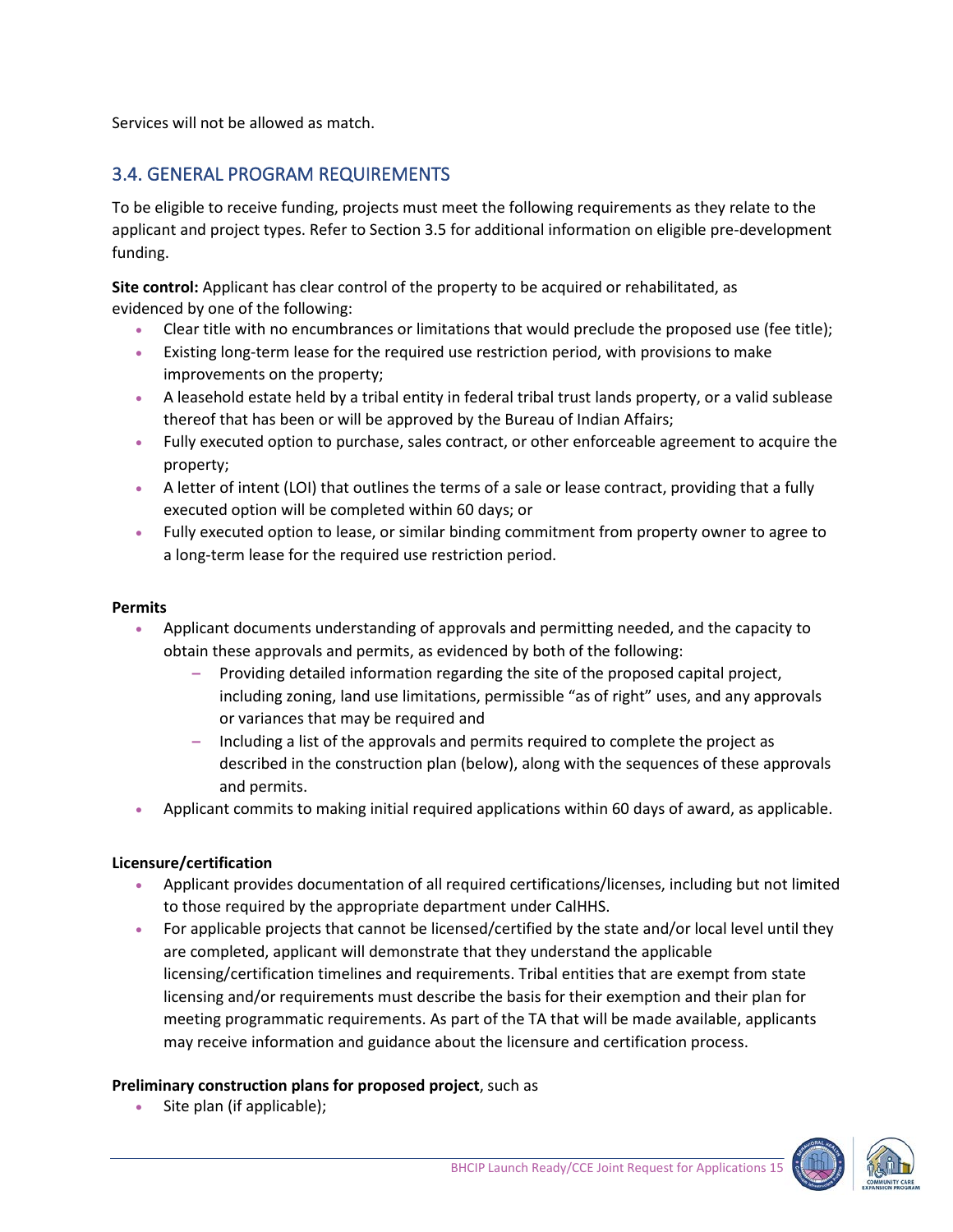- Architectural drawings, blueprints, and/or other renderings;
- If no construction plan is yet in place, a valid cost estimate from an architect, licensed general contractor, or engineer.

#### **Acquisition and/or construction timeline**

- Acquisition should begin within approximately 6 months of award. Development must begin immediately after acquisition and be completed within the approved timeline. Applicant should provide a timeline from a licensed general contractor or construction manager to illustrate how this will be achieved.
- Applications for projects that can start sooner may be rated higher.

#### **Capacity to meet match requirements** (see Section 3.3)

#### **Approval and engagement**

- Organizational support is indicated by a letter from the CEO and/or board, county board of supervisors, or tribal council resolution, as applicable.
- Applicant provides documentation of active community engagement and support, particularly with people with lived experience. Insights from the community should be included in project planning, design, implementation, and evaluation. Examples may include survey results, notes taken during stakeholder engagement sessions, etc.
- **BHCIP Launch Ready only:** City, nonprofit, or private applicants must include a letter of support from their county behavioral health agency or, if a tribal facility, the tribal board at the time of application or within the grant decision period.
	- **–** The letter must indicate that BHCIP grantees that operate Medi-Cal behavioral health services will have in place a contract with their county to ensure the provision of Medi-Cal services once the financed facility's expansion or construction is complete.

#### **Service use restriction**

Applicants will be required to commit to a service use restriction as follows:

- BHCIP: Commitments to provision of services and building use restriction for entire 30-year period.
- CCE: Commitments to provision of services and building use restriction for 30 years for new facilities and a 20-year use restriction for capacity expansion for an existing facility.

#### <span id="page-15-0"></span>3.5. PRE-DEVELOPMENT (CCE ONLY)

Prospective applicants that demonstrate viable projects via the pre-application consultation with real estate TA from the grant administrator or its Community Development Financial Institution (CDFI) partners may have the opportunity to apply for pre-development costs within the RFA using CCE funds only.

Examples may include but are not limited to:

- Hiring a development team (lawyer, architect, owner's representative or construction manager)
- Physical needs assessment

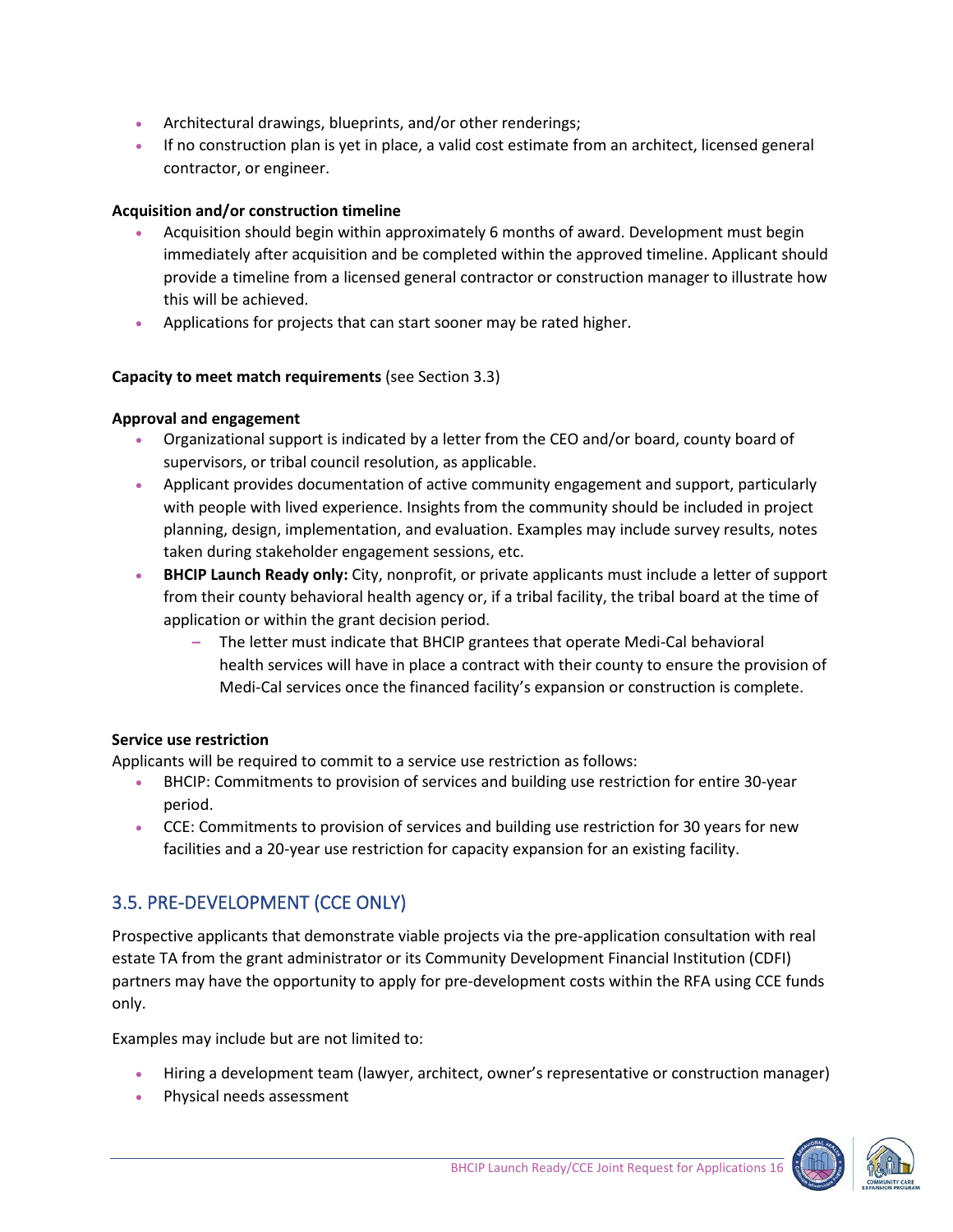- Feasibility study
- Site plan
- Environmental survey (Phase 1 & 2 reports)
- Schematic and construction drawing and architectural plans
- Construction cost estimates
- Preliminary engineering/dry utilities
- Stakeholder coordination
- Preliminary development budgets
- Basic underwriting

#### <span id="page-16-0"></span>3.6. BUDGET DEVELOPMENT

Applicants are required to submit a budget with their BHCIP Launch Ready and CCE applications to assist DHCS/CDSS in establishing reasonableness of the final amount awarded. Applicants are encouraged to use the BHCIP Launch Ready and CCE budget templates in Attachment A (Form 1) to create a budget and will be asked to insert the budget figures as part of the online application process. All items budgeted must be inclusive of all costs, including taxes and fees, in U.S. dollars. If an applicant has a current Negotiated Indirect Costs Rate Agreement (NICRA) established with a federal cognizant agency responsible for reviewing, negotiating, and approving cost allocation plans or indirect cost proposals, then the applicant may use its current NICRA. Alternatively, if the applicant does not have a NICRA, the applicant may elect to use a rate of 10 percent of the modified total direct costs pursuant to 2 CFR 200.414(f).

## <span id="page-16-1"></span>3.7. CAPITALIZED OPERATING SUBSIDY RESERVE (COSR) (CCE)

CCE applicants may request a portion of their funds be used for a COSR. A COSR can be an essential component of development projects serving households with very low incomes. The COSR helps to ensure continued operations and long-term sustainability of capital projects like CCE. CCE projects wishing to use funds from the project development budget for a COSR will be required to create a Funding and Disbursement Agreement (FDA). The COSR can be used to cover operational costs associated with utilities, maintenance and repairs, taxes and insurance, and staff, among others. CCE COSR funds will be capitalized in the applicant's development budget, helping to mitigate risk among long-term project investors. A COSR is available for use for up to 5 years from the time operations in the new or expanded facility begin; future funding streams should be included in the project development budget, in the event that the facility carries an operating deficit after the 5-year CCE COSR timeframe ends.

## <span id="page-16-2"></span>3.8. ACCESSIBILITY AND NON-DISCRIMINATION

All developments shall adhere to the accessibility requirements set forth in California Building Code chapters 11A and 11B and the Americans with Disabilities Act, Title II. In addition, developments shall adhere to either the Uniform Federal Accessibility Standards (UFAS), 24 CFR Part 8, or the U.S. Department of Housing and Urban Development's (HUD) modified version of the 2010 ADA Standards for Accessible Design (Alternative 2010 ADAS), HUD-2014-0042-0001, 79 FR 29671 (5/27/14) (commonly referred to as "the Alternative Standards" or "HUD Deeming Memo"). Accessible units shall, to the



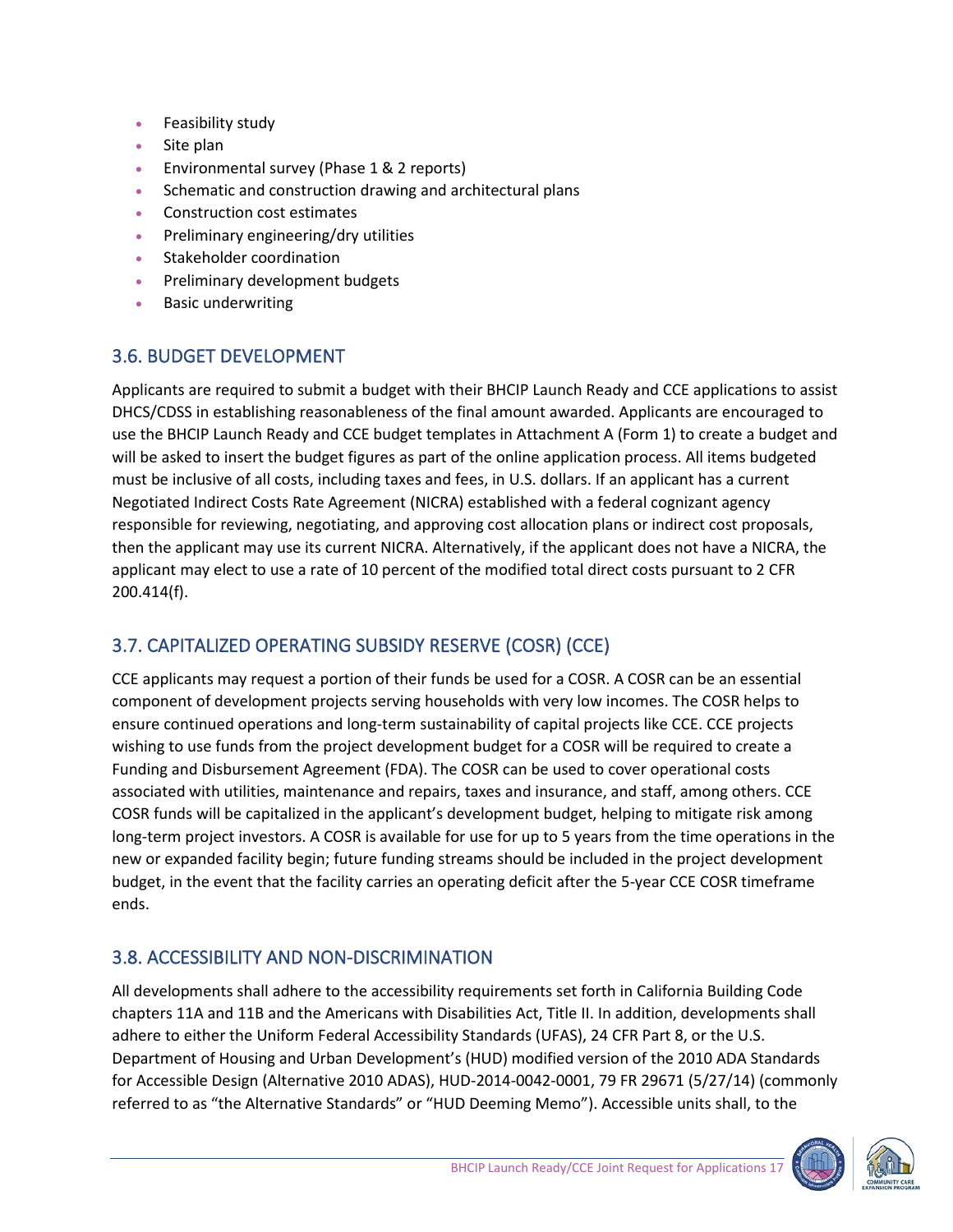maximum extent feasible and subject to reasonable health and safety requirements, be distributed throughout the project and be available in a sufficient range of sizes and amenities consistent with 24 CFR Part 8.26.

Grantees shall adopt a written non-discrimination policy requiring that no person shall, on the grounds of race, color, religion, sex, gender, gender identity, gender expression, sexual orientation, marital status, national origin, ancestry, familial status, source of income, disability, age, medical condition, genetic information, citizenship, primary language, immigration status (except where explicitly prohibited by federal law), justice system involvement (except where explicitly required by law), or arbitrary characteristics, be excluded from participation in, be denied the benefits of, or be subjected to discrimination under, any program or activity funded in whole or in part with program funds made available pursuant to this RFA. Nor shall all other classes of individuals protected from discrimination under federal or state fair housing laws, individuals perceived to be a member of any of the preceding classes, or any individual or person associated with any of the preceding classes be excluded from participation in, be denied the benefits of, or be subjected to discrimination under, any program or activity funded in whole or in part with program funds made available pursuant to this RFA.

Grantees shall comply with the requirements of the Americans with Disabilities Act of 1990, the Fair Housing Amendments Act, the California Fair Employment and Housing Act, the Unruh Civil Rights Act, Government Code Section 11135, Section 504 of the Rehabilitation Act of 1973, and all regulations promulgated pursuant to those statutes, including 24 CFR Part 100, 24 CFR Part 8, and 28 CFR Part 35.

## <span id="page-17-0"></span>3.9. STATE & FEDERAL PREVAILING WAGE

A project funded by a BHCIP or CCE grant is a "public work" if the applicant intends to use the BHCIP and/or CCE funds for the "[c]onstruction, alteration, demolition, installation, or repair" of a building or structure (Cal. Lab. Code section 1720(a); Cal. Lab. Code section 1750(b)(1)). Applicants using BHCIP and/or CCE grants to fund public works are subject to California's prevailing wage and working hours laws (Division 2, Part 7, Chapter 1 of the California Labor Code) and the applicant's project is subject to compliance monitoring and enforcement by the Department of Industrial Relations (Cal. Lab. Code section 1771.4(a)(1)).

If DHCS or CDSS selects an applicant to receive a BHCIP and/or CCE grant and the applicant is using the grant to fund a public work, then the applicant shall submit a Certification of Compliance to the awarding department (i.e., DHCS or CDSS) certifying that the applicant shall comply with California's prevailing wage and working hours laws (including posting job notices, as required by Labor Code section 1771(a)(2)) and all applicable federal prevailing wage laws. The Certification of Compliance shall also state that the applicant shall maintain its labor records in compliance with all applicable state and federal laws (Cal. Lab. Code section 1776), and shall make all labor records available to the Department of Industrial Relations, and any other applicable enforcement agencies upon request (Cal. Lab. Code section 1771.4(a)(3)). The Certification of Compliance shall be signed by the general contractor(s) and the applicant.

If DHCS or CDSS selects an applicant to receive a BHCIP and/or CCE grant and the applicant is not using the grant to fund a public work, then the applicant shall submit a Certification of Inapplicability to the awarding department (i.e., DHCS or CDSS) explaining why the project is not a public work as defined by

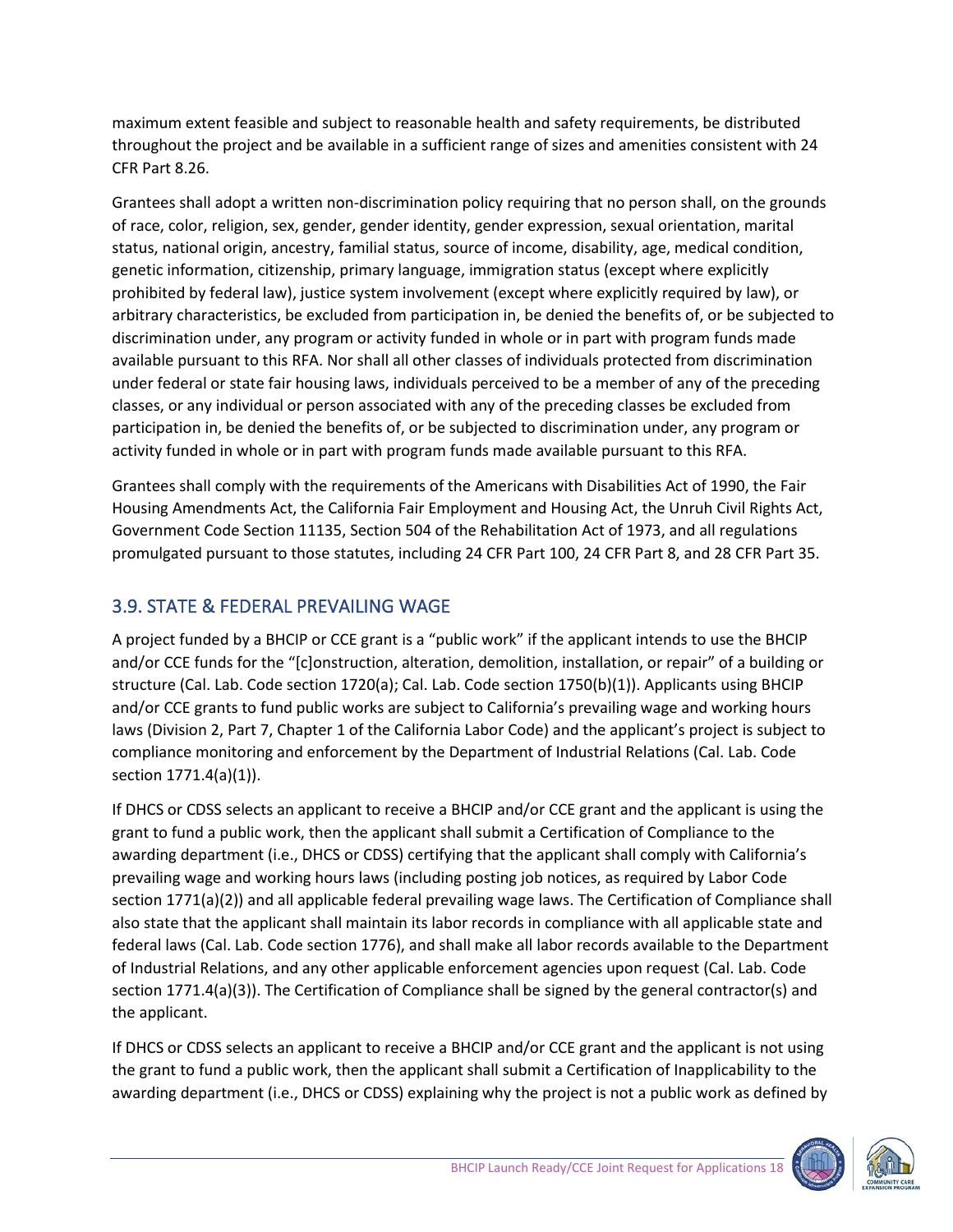California Labor Code section 1720. The Certification of Inapplicability shall be signed by the general contractor(s) and the applicant.

An applicant shall not receive the BHCIP and/or CCE funds from the awarding department (i.e., DHCS or CDSS) until the awarding department has received and approved the applicant's Certification of Inapplicability or Certification of Compliance.

## <span id="page-18-0"></span>3.10. EXEMPTIONS

In accordance with California Welfare and Institutions Code sections 5960.3 and 18997.97(l), projects funded by a BHCIP or a CCE grant are

- 1. Deemed to be consistent with and in conformity with any applicable local plan, standard, or requirement;
- 2. Deemed to be allowed as a permitted use within the zone in which the structure is located; and
- 3. Not subject to a conditional use permit, discretionary permit, or to any other discretionary reviews or approvals.

## <span id="page-18-1"></span>3.11. CALIFORNIA ENVIRONMENTAL QUALITY ACT (CEQA) EXEMPTION (BHCIP ONLY)

CEQA shall not apply to a project funded by BHCIP if that project meets the requirements outlined in California Welfare and Institutions Code section 5960.3(b). Applicants shall determine if they meet the requirements outlined in section 5960.3(b) to qualify for the exemption from CEQA. And, in accordance with section 5960.3(c), if an applicant determines that it qualifies for the exemption from CEQA, then the applicant shall file a Notice of Exemption with the Office of Planning and Research and the clerk of the county in which the project is located in the manner specified in subdivisions (b) and (c) of section 21152 of the Public Resources Code, and the applicant shall provide DHCS with a copy of the filed Notice of Exemption. If the applicant determines that CEQA applies to its project, the applicant shall provide DHCS with copies of all appropriate documentation demonstrating the project's compliance with CEQA once the applicant has received project approval.

DHCS is not responsible for determining if applicants meet the CEQA exemption requirements set forth in section 5960.3(b). Furthermore, DHCS is not responsible for filing a section 5960.3(c) notice of exemption on behalf of an applicant.

## <span id="page-18-2"></span>3.12 LOW-RENT HOUSING PROJECT EXEMPTION

In accordance with California Welfare and Institutions Code sections 5960.35(b)(1) and 18999.98, a project funded with a BHCIP or a CCE grant shall not be considered a "low-rent housing project," as defined in Section 1 of Article XXXIV of the California Constitution, if the project meets any one of the following criteria:

1. The project is privately owned housing, receiving no ad valorem property tax exemption, other than exemptions granted pursuant to subdivision (f) or (g) of Section 214 of the Revenue and Taxation Code, not fully reimbursed to all taxing entities, and not more than 49 percent of the dwellings,

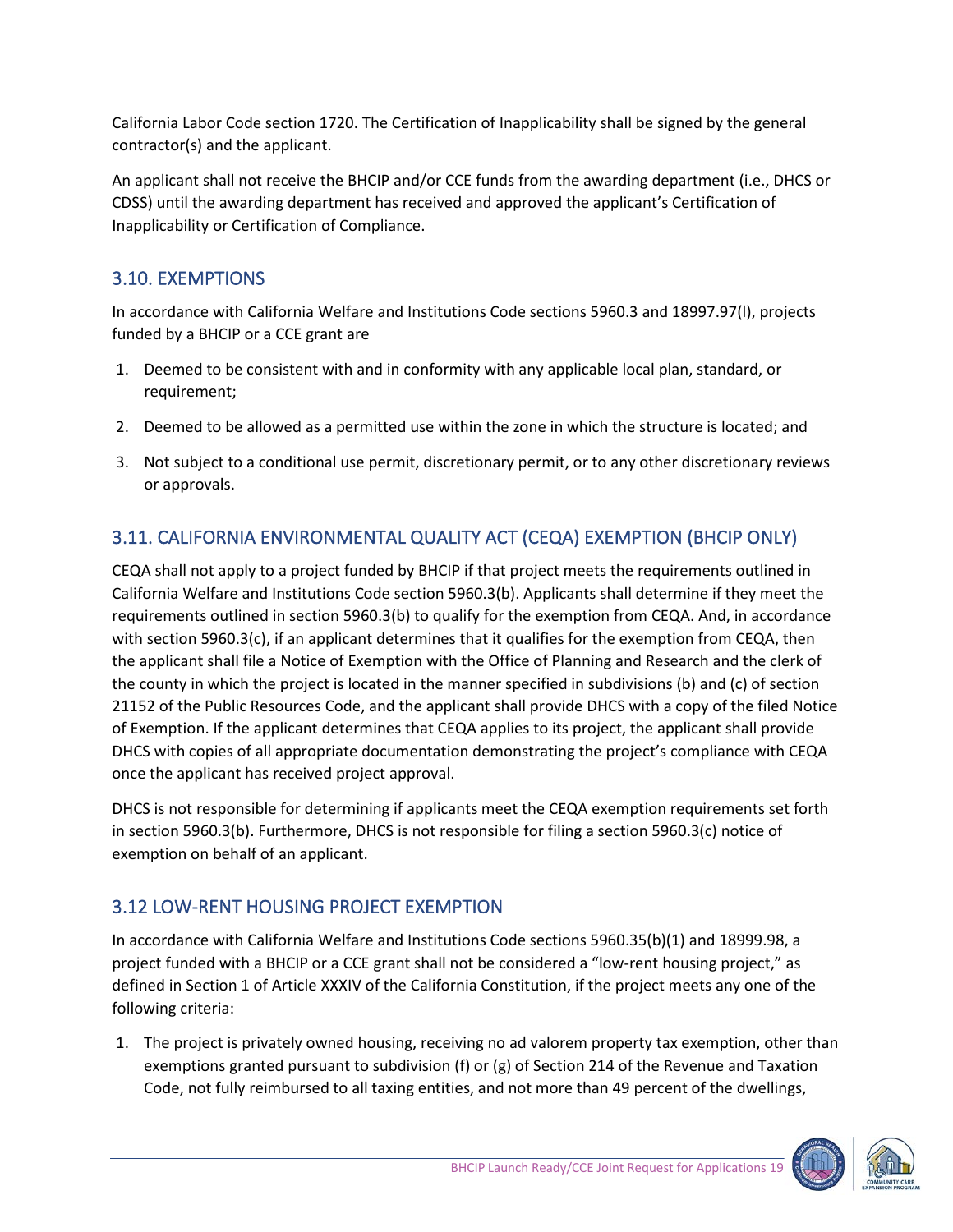apartments, or other living accommodations of the project may be occupied by persons of low income;

- 2. The project is privately owned housing, is not exempt from ad valorem taxation by reason of any public ownership, and is not financed with direct long-term financing from a public body;
- 3. The project is intended for owner-occupancy, which may include a limited-equity housing cooperative as defined in Section 50076.5 of the Health and Safety Code, or cooperative or condominium ownership, rather than for rental-occupancy;
- 4. The project consists of newly constructed, privately owned, one-to-four-family dwellings not located on adjoining sites;
- 5. The project consists of existing dwelling units leased by the state public body from the private owner of these dwelling units;
- 6. The project consists of the rehabilitation, reconstruction, improvement or addition to, or replacement of, dwelling units of a previously existing low-rent housing project, or a project previously or currently occupied by lower-income households, as defined in Section 50079.5 of the Health and Safety Code; or
- 7. The project consists of the acquisition, rehabilitation, reconstruction, improvement, or any combination thereof, of a project which, prior to the date of the transaction to acquire, rehabilitate, reconstruct, improve, or any combination thereof, was subject to a contract for federal or state public body assistance for the purpose of providing affordable housing for low-income households and maintains, or enters into, a contract for federal or state public body assistance for the purpose of providing affordable housing for low-income households.

If a project funded with a BHCIP or CCE grant is a "low-income housing project" as defined by Section 1 of Article XXXIV of the California Constitution but does not meet any of the criteria listed above, then the applicant shall comply with the requirements set forth in that section of the California Constitution.

# <span id="page-19-0"></span>Part Four: Program Operations

## <span id="page-19-1"></span>4.1. PROGRAM OVERSIGHT AND REPORTING

As specified by DHCS or CDSS and upon request, grantees shall provide progress reports in connection with the approved timeline, statement of work (SOW), and budget and any updates to the timeline for completion of the project. The progress reports should include the project's completion milestones and any updates or substantial changes. Grantees shall promptly notify DHCS or CDSS of any changes in grantee organization, authorization, or capacity. This information will be outlined in the Standard Agreement.

Grantees are required to meet BHCIP Launch Ready, CCE program, and other state and federal reporting, financial, and administrative requirements, as well as submit required reporting data through an online grantee data portal. Reporting requirements will include quarterly reports and a final report, along with an annual BHCIP Launch Ready or CCE Program and Expenditure Report for 5 years following Standard Agreement execution. The annual report will be due no later than January 31 for the prior